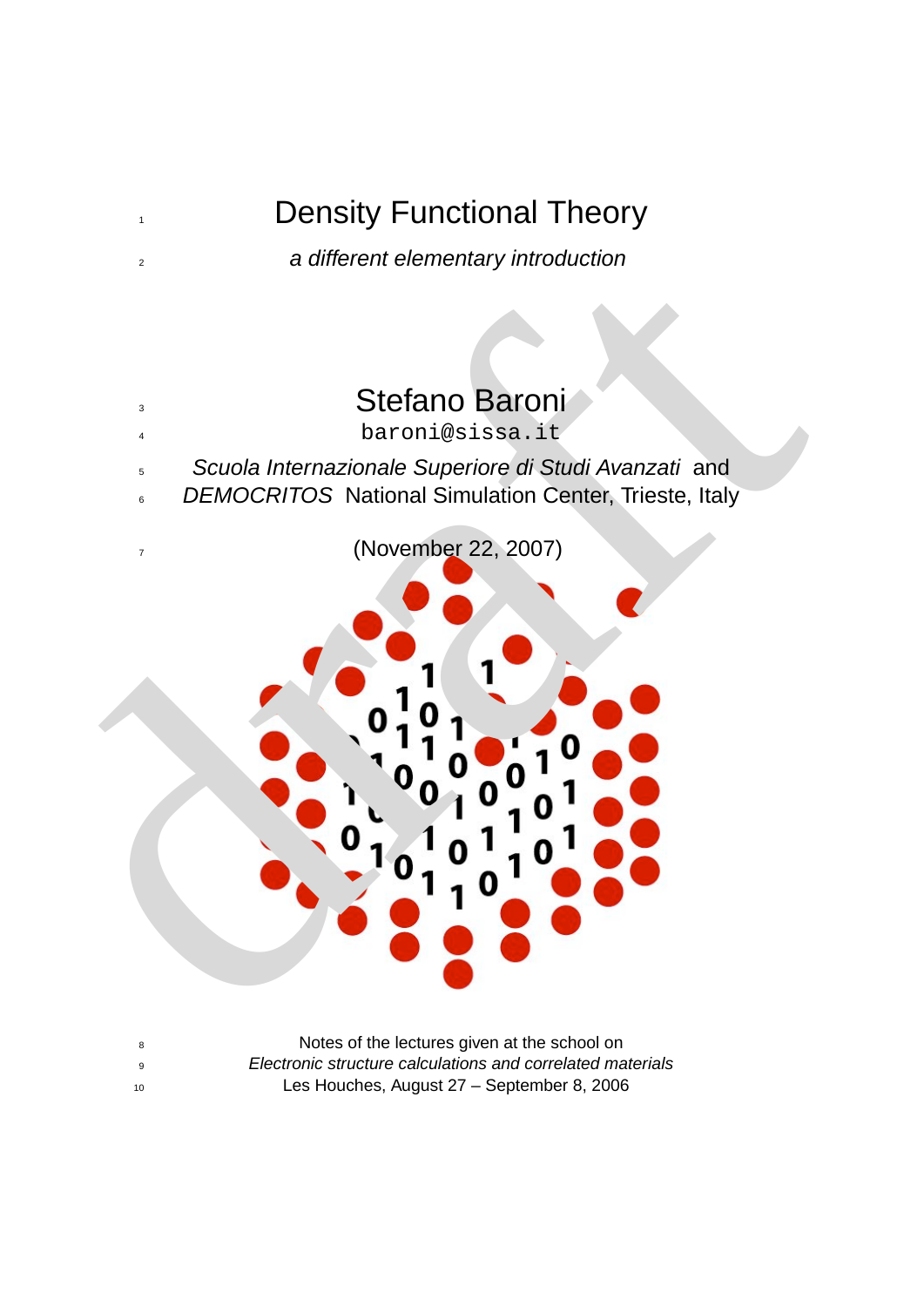## <sup>1</sup> **Contents**

| 1<br>$\overline{2}$              | <b>Introduction</b>                                                                          | 3                |
|----------------------------------|----------------------------------------------------------------------------------------------|------------------|
| 3                                | 1.1<br>Disclaimer                                                                            | 4                |
| $\overline{2}$<br>$\overline{4}$ | <b>Mathematical preliminaries</b>                                                            | 5                |
| 5                                | What is a functional? $\ldots$ , $\ldots$ , $\ldots$ , $\ldots$ , $\ldots$ , $\ldots$<br>2.1 | 5                |
| 6                                | 2.1.1                                                                                        | 5                |
| $\overline{7}$                   | 2.2                                                                                          | $\boldsymbol{7}$ |
| 8                                | The (generalized) Hellmann-Feynman theorem<br>2.2.1                                          | 8                |
| 9                                | Constrained minimization and the method of Lagrange<br>2.2.2                                 |                  |
| 10                               |                                                                                              | 9                |
| 11                               | 2.3                                                                                          | 9                |
| 12                               | 2.3.1                                                                                        | $\overline{11}$  |
| 13                               | 2.3.2<br>Uniqueness of the Legendre transform                                                | 12               |
|                                  |                                                                                              |                  |
| $\boldsymbol{3}$<br>14           | <b>Density-functional theory</b>                                                             | 14               |
| 15                               | 3.1                                                                                          | 14               |
| 16                               | 3.1.1                                                                                        | 15               |
| 17                               | The Hohenberg-Kohn density functional<br>3.2                                                 | 17               |
| 18                               | The first Hohenberg-Kohn theorem<br>3.2.1                                                    | 17               |
| 19                               | The Levy-Lieb density functional example 2014 and 2015<br>3.2.2                              | 17               |
| 20                               | The second Hohenberg-Kohn theorem<br>3.2.3                                                   | 18<br>19         |
| 21                               | 3.3<br>3.4                                                                                   | 22               |
| 22                               | 3.5<br>Pair correlations, correlation holes, and energy functionals                          | 23               |
| 23<br>24                         | The generalized gradient approximation(s) $\dots \dots \dots \dots$<br>3.6                   | 27               |
| 25                               | 3.7                                                                                          | 27               |
|                                  |                                                                                              |                  |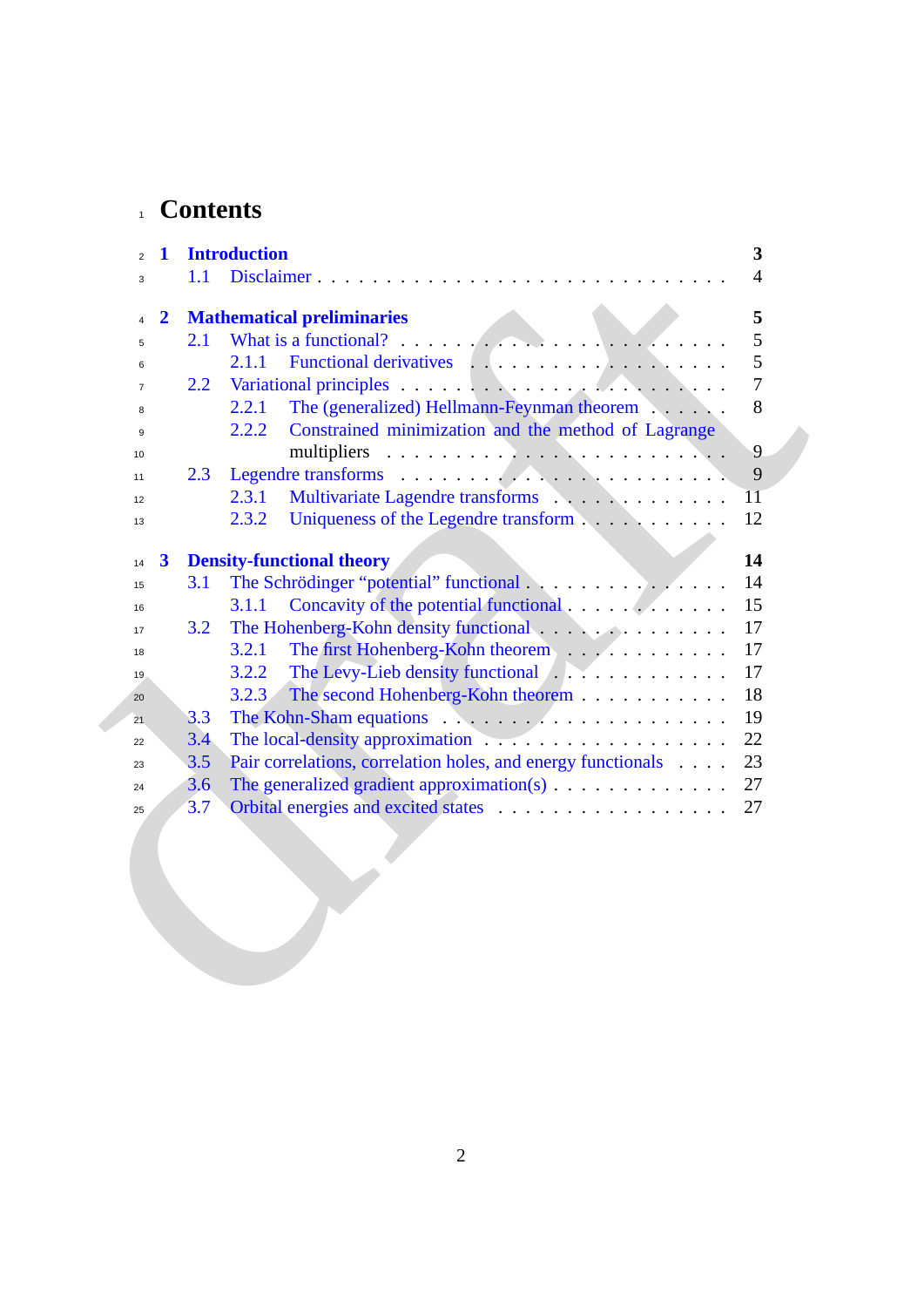### <span id="page-2-0"></span>**1 Introduction**

 Density Functional Theory (DFT) has emerged as a *de facto* standard for simulat- ing and modeling the properties of materials at the atomic ("*nano*") scale. In spite of all the successes met in forty years of DFT practice, some of its mathematical foundations are still poorly understood, and the limits of current approximations to it (not all of which can be systematically improved, not even in principle) barely begin to show in a clear way. The aim of the present short course is to provide an overview of the conceptual foundations of the theory, as well as a glimpse of its successes and failures, with an eye on the prospects to overcome its present limitations.

ing an[d](#page-29-0) modeling the p[r](#page-28-2)operties of m[a](#page-13-0)terials at the atomic ("*nano*") scale. In split  $\epsilon$  of all the successes met in forty years of DFPT practice, some of its mathematical<br> *c* foundations are still posity understood, a In a nutshell, DFT is a technique that allows to describe the properties of a sys- tem of interacting electrons in terms of its ground-state electron charge-density distribution, rather than of the external potential acting upon it. In a way that will be made more clear in Sec. 3, this change of variables closely parallels the switch between conjugate variables (volume and pressure, entropy and tempera- ture, particle number and chemical potential, etc.) in elementary thermodynamics. The mathematics of thermodynamics is rooted in the properties of *Legendre trans- forms*. The possibility of formulating DFT in terms of Legendre transforms hardly comes as a surprise, and has in fact popped up in the literature ever since the early <sup>20</sup> eighties  $[1, 2, 3, 4, 5, 6]$ . What is surprising is the minor attention generally paid to such a formulation which is in fact largely overlooked. I do not know if this lack of attention is due to some fundamental mathematical flaws in the arguments. I do not believe so. In any event, I do believe that the analogies between DFT and ther- modynamics serve the purpose of demystifying the *magic* of DFT and shed light on some deep, fundamental aspects of the theory. Furthermore, these analogies are *beautiful* (or at least, so they look to me) and lend themselves to the introduc- tion of some general mathematical concepts which are ubiquitous in theoretical physics and hardly properly taught in curricular courses.

 My lectures will be divided in three rather independent parts. In the first, I will introduce and briefly discuss some basic mathematical concepts, such as *func- tionals*, *variational principles*, a generalized version of the *Hellmann-Feynman theorem* [7, 8], *Legendre transforms*, etc. The second part will be devoted to an introduction of DFT along the lines sketched above. No attempt will be made at mathematical rigor (nor would I be able to even try!). Rather, I will try to highlight the analogies between the mathematical structure of DFT and that of elementary thermodynamics, without entering (nor even mentioning, most of the times!) the many mathematical subtleties that arise in basing DFT entirely on such similari- ties. In the last part, I will present a (very limited) sample of applications of DFT to materials modeling, and try to contrast its many successes with some of the failures which still need to be overcome.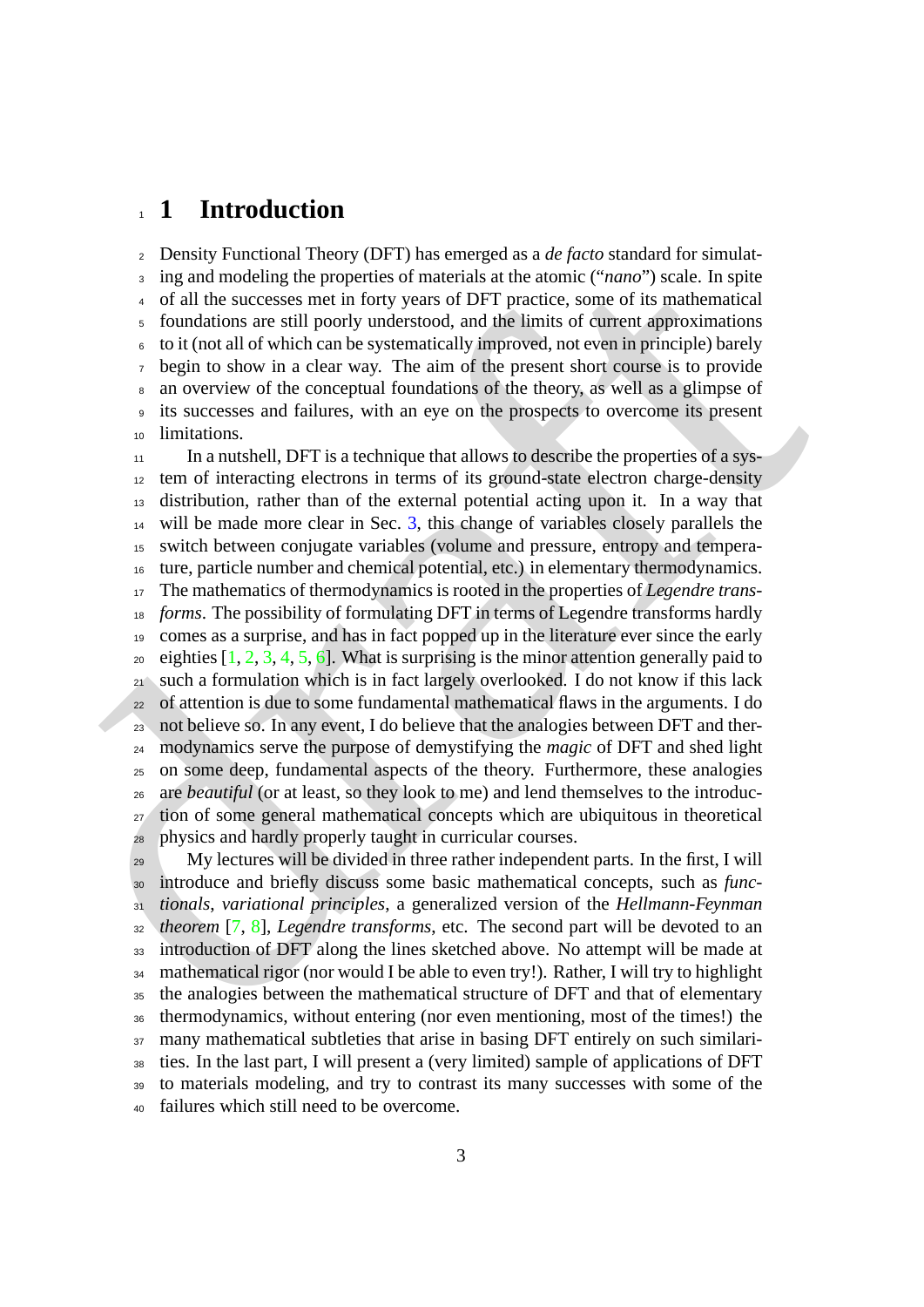I wish the students will enjoy these lectures (and learn from them!) no less than I enjoyed their preparation (and learned from it!).

### <span id="page-3-0"></span>**1.1 Disclaimer**

 I spent quite some time writing these notes, but the time to leave for Les Houches inexorably came before I could complete them (or at least, complete them the way I had wished in the first place). A few hours before takeoff, these notes still lack any reference to actual applications, which I wish I could include. All of the sections need revision to some extent. This is particularly so for the last few sections where this need is explicitly stated (whereas for the others it is simply to be understood!). The literature is also way incomplete and inhomogeneous.

**1.1 Disclaimer**<br> **4** 1 spent quite some time writing these notes, but the time to leave for Lees Houches<br>  $\alpha$  inversibly cannel before 1 could complete them (or at least), complete them in<br>  $\alpha$  way I had wished in the In spite of all these limitations, I wish you will find these notes useful, but I would like to urge you to treat them as what they are: the draft of a work still to be completed. Do not blindly trust each and every statement you find in these pages (nor should you do so for any, even most respectable, scientific text). If you find typos, errors, inconsistencies, or obscure statements, please send me your suggestions and complaints: I will incorporate them in the (hopefully) soon-to- be-completed version. Meanwhile, you may want to check from time to time for up-to-date versions at

http://www.democritos.it/˜baroni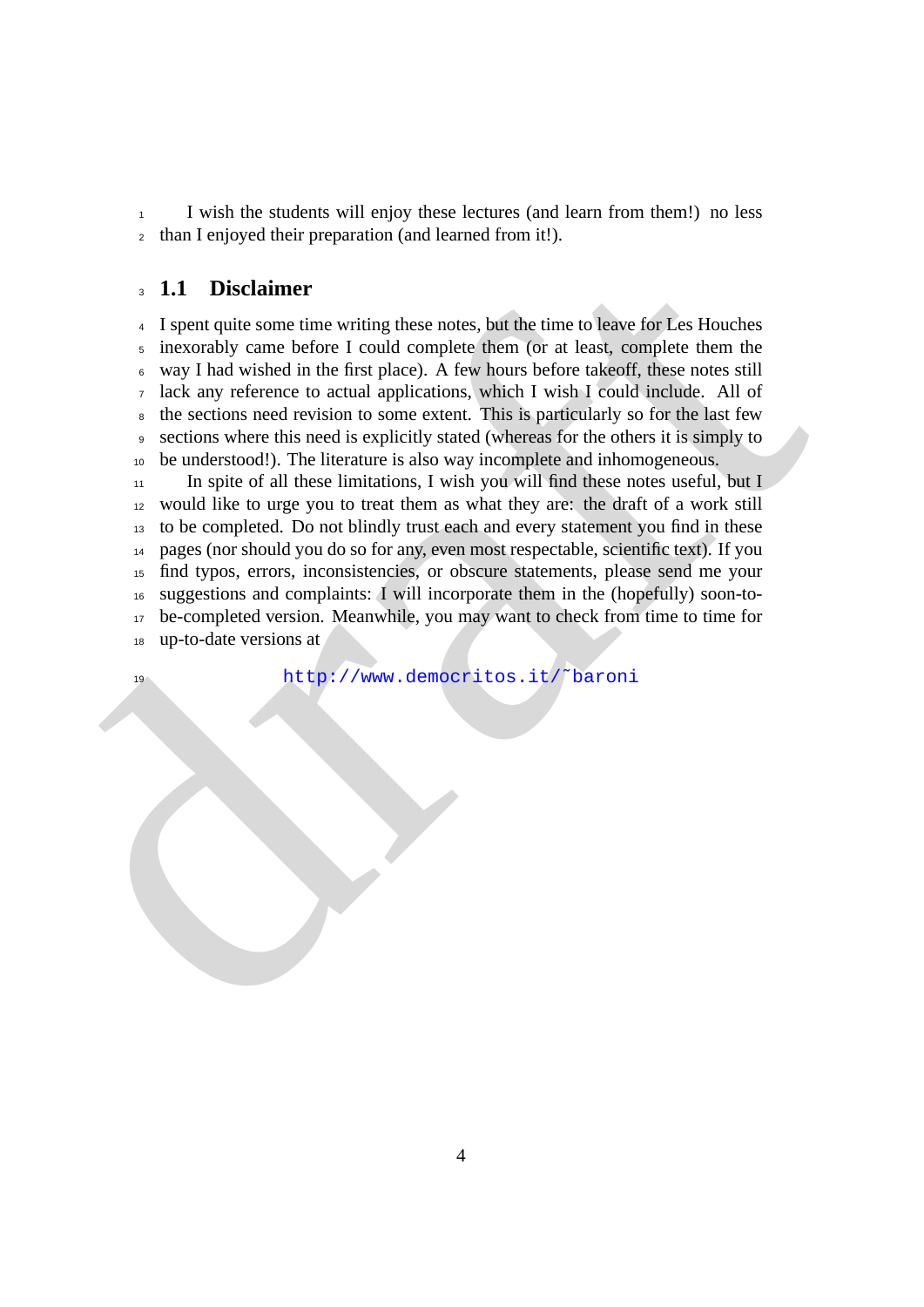### <span id="page-4-0"></span><sup>1</sup> **2 Mathematical preliminaries**

### <span id="page-4-1"></span><sup>2</sup> **2.1 What is a functional?**

3 A real-valued function,  $F : \Omega \mapsto \mathbb{R}$ , is a binary relation that associates to every 4 element  $\omega \in \Omega$  a well defined real number,  $y = F(\omega)$ . Suppose that  $\Omega$  is some  $5$  *functional space*,  $F$ , so that its elements are real-valued functions of a real argu-6 ment,  $f : \mathbb{R} \mapsto \mathbb{R}$ . Elements of F will be called *test functions*. For instance,  $\tau$   $\mathcal F$  could be the (linear) space of polynomials up to some order n, or the set of 8 functions integrable on some domain, etc. Then a *function*  $F : \mathcal{F} \mapsto \mathbb{R}$  is called a <sup>9</sup> *functional*. Trivial examples of functionals are:

10 1.  $F[f] = f(x_0)$  (the value that the test function has at a given point,  $x_0$ ).

$$
11 \t 2. \t F[f] = \int_a^b f(x)dx
$$
 (the integral of the test function over a given interval).

- <sup>12</sup> 3.  $F[f] = \int_a^b f'(x)^2 dx$  (the integral of the squared derivative of the test func-<sup>13</sup> tion over a given interval).
- 4.  $F[f] = \int_a^b \mu(f(x))g(x)dx$  ( $\mu$  and  $g$  are here generic real-valued functions), 15  $\cdots$

 $16$  5.  $\cdots$  or any other rule that would allow one to univocally associate a real 17 number to a test function,  $f(x)$ .

18 Complex-valued  $(F : \mathcal{F} \mapsto \mathbb{C})$  or vector-valued  $(F : \mathcal{F} \mapsto \mathbb{R}^n)$  functionals <sup>19</sup> are obvious generalizations of the concept of real-valued functionals, and so are <sup>20</sup> multivariate test functions.

### <span id="page-4-2"></span><sup>21</sup> **2.1.1 Functional derivatives**

2 A real valued function  $R$ . (1)  $\mu$  is a binary relation that associates to every<br>
4 A real-valued function,  $F : \Omega \mapsto \mathbb{R}$ . is a binary relation that so series the first of  $\Omega$  is some expected. The same  $\mu$  is con 22 Let us suppose that the test functions,  $f \in \mathcal{F}$ , are defined on a finite interval  $I =$  $23 \quad [a, b]$ . Then, under rather general smoothness conditions, each one of them can be well represented by the set of values it has on a discrete mesh:  $\{x_i = a + \frac{i}{\Delta}\}$ <sup>24</sup> well represented by the set of values it has on a discrete mesh:  $\{x_i = a + \frac{i}{N}(b - a)\}$  $\{z_5 \mid a\} \subset I$ , for  $i = 1, 2, \ldots N$ :  $\{f_i = f(x_i)\}\$ . Such a discrete representation of real-<sup>26</sup> valued functions is common practice in scientific computing where it is used, *e.g.*, <sup>27</sup> to calculate numerical derivatives and integrals, to solve differential equations, etc. <sup>28</sup> When a discrete representation of test functions is adopted, a *functional* is simply represented by an ordinary function of many variables:  $F[f] \simeq \overline{F} : \mathbb{R}^N \mapsto \mathbb{R}$ . <sup>30</sup> In this sense, a functional may be simply thought as a function of infinitely many 31 variables,  $f(x)$ , labeled by a continuous index, x.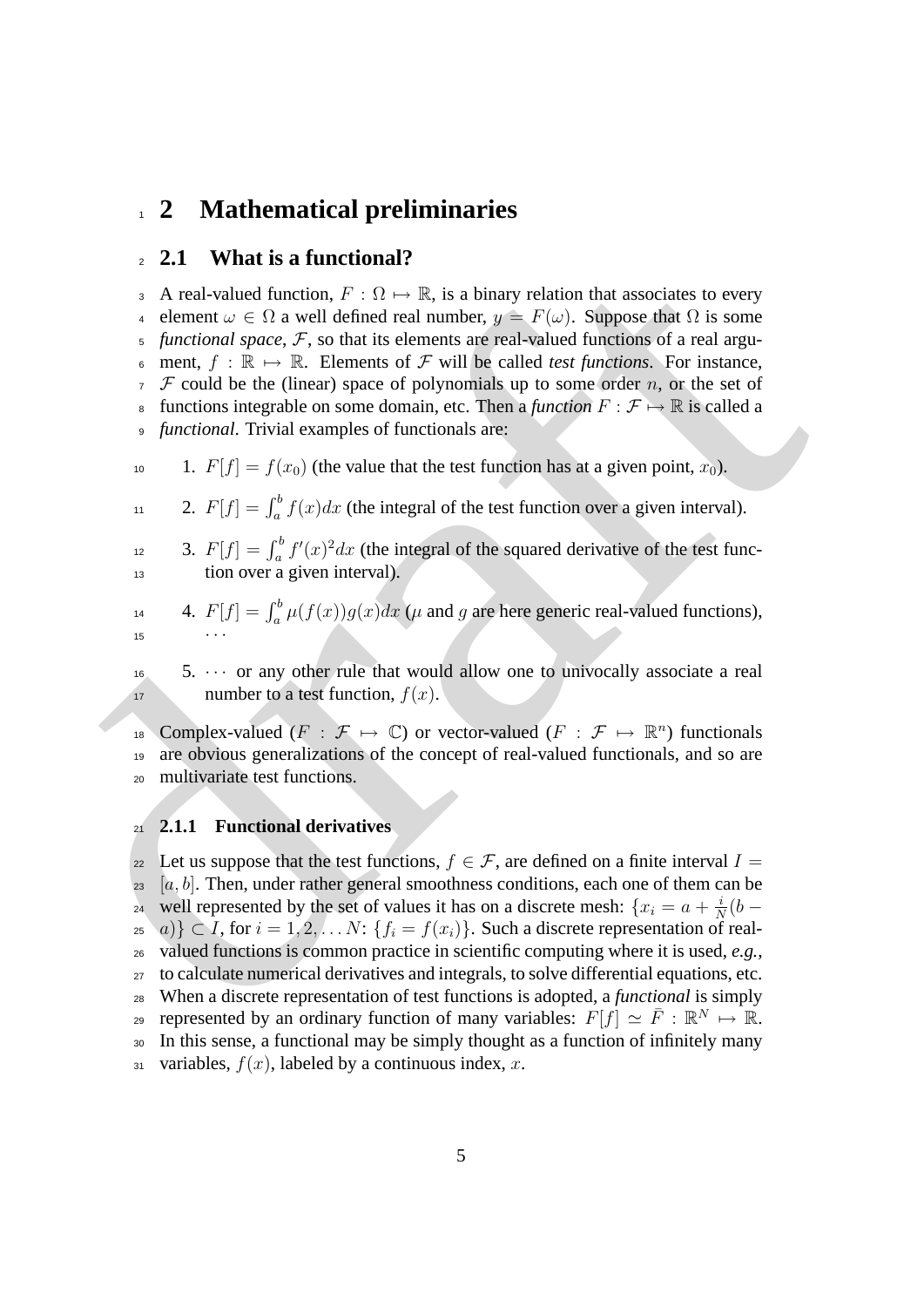Let us now suppose that  $\overline{F}$  is differentiable, and let us consider its Taylor <sup>2</sup> expansion:

<span id="page-5-0"></span>
$$
\bar{F}(f+\Delta) = \bar{F}(f) + \sum_{i} \Delta_{i} \bar{F}'_{i} + \mathcal{O}\left(\Delta^{2}\right),\tag{1}
$$

where  $\Delta_i = \Delta(x_i)$  and  $\bar{F}_i' = \frac{\partial \bar{F}_i}{\partial t_i}$ 3 where  $\Delta_i = \Delta(x_i)$  and  $\bar{F}_i' = \frac{\partial \bar{F}}{\partial f_i}$  are the partial derivatives of  $\bar{F}$ . The sum 4 appearing in Eq. (1) is a discrete approximation of the integral of  $\Delta(x)$  times

a function that we *define* as the *functional derivative* of F,  $F'(x) \equiv \frac{\delta F}{\delta f(x)}$ 5 a function that we *define* as the *functional derivative* of F,  $F'(x) \equiv \frac{\delta F}{\delta f(x)}$ :

$$
\int_{a}^{b} F'(x) \Delta(x) dx \approx h \sum_{i} \Delta_{i} F'(x_{i}) + \mathcal{O}\left(n^{-1}\right),\tag{2}
$$

<span id="page-5-2"></span>where  $h = \frac{b-a}{N}$ • where  $h = \frac{b-a}{N}$ . By comparing Eq. (1) with Eq. (2), we arrive at the conclusion <sup>7</sup> that:

<span id="page-5-1"></span>
$$
F'(x_i) \approx \frac{1}{h} \bar{F}'_i.
$$
 (3)

<sup>8</sup> Eq. (3) is sufficient in many cases to calculate functional derivatives. Let us for 9 instance calculate the derivative of the functional in Example 4 of Sec. 2.1:

$$
\bar{F} = h \sum_{i} \mu(f_i) g_i,
$$
\n(4)

$$
\bar{F}'_i = h\mu'(f_i)g_i.
$$
\n(5)

 $10$  By using Eq. (3) we readily obtain:

$$
F'(x) = \mu'(f(x))g(x). \tag{6}
$$

[a](#page-5-0) where  $\Delta_i = \Delta(x_i, \Delta) = F(j) + \sum_i \Delta_i F_i + O(\Delta)$ .<br>
a where  $\Delta_i = \Delta_i F_i$  and  $F_i = \frac{\partial F_i}{\partial t}$  $F_i = \frac{\partial F_i}{\partial t}$  $F_i = \frac{\partial F_i}{\partial t}$  are the partial editivatives of *F*. The sum<br>
a suppressimp in Eq. (1) is a discrete approximation of the integral of  $\Delta(x)$  times<br>
a fun <sup>11</sup> When the definition of the functional contains derivatives of the test function,  $12$  such as in Example 3 of Sec. 2.1, this procedure can also be applied by discretizing <sup>13</sup> the functional with an appropriate finite-difference approximation of the derivative  $(f'(x_i) \approx \frac{f_i - f_{i-1}}{h})$  $h_1$ <sup>4</sup>  $(f'(x_i) \approx \frac{f_i - f_{i-1}}{h}$ , or the like). However, it is often more convenient in these cases <sup>15</sup> to use a definition of the functional derivative in terms of a functional Taylor <sup>16</sup> expansion. Let f and g be two test functions and  $\epsilon$  a real number. The functional derivative,  $F'(x) = \frac{\delta F}{\delta f(x)}$ , can be *defined* by the relation:

$$
F[f + \epsilon g] = F[f] + \epsilon \int F'(x)g(x)dx + \mathcal{O}(\epsilon^2).
$$
 (7)

 Let us apply this definition to the functional of Example 3 of Sec. [2.1,](#page-4-1) and calcu- late its derivative. In order to simplify the algebra, we suppose that the functional is defined over a space of test functions that vanish at the end points of the in-<sup>21</sup> terval [a, b] (this would correspond to the usual definition of the kinetic-energy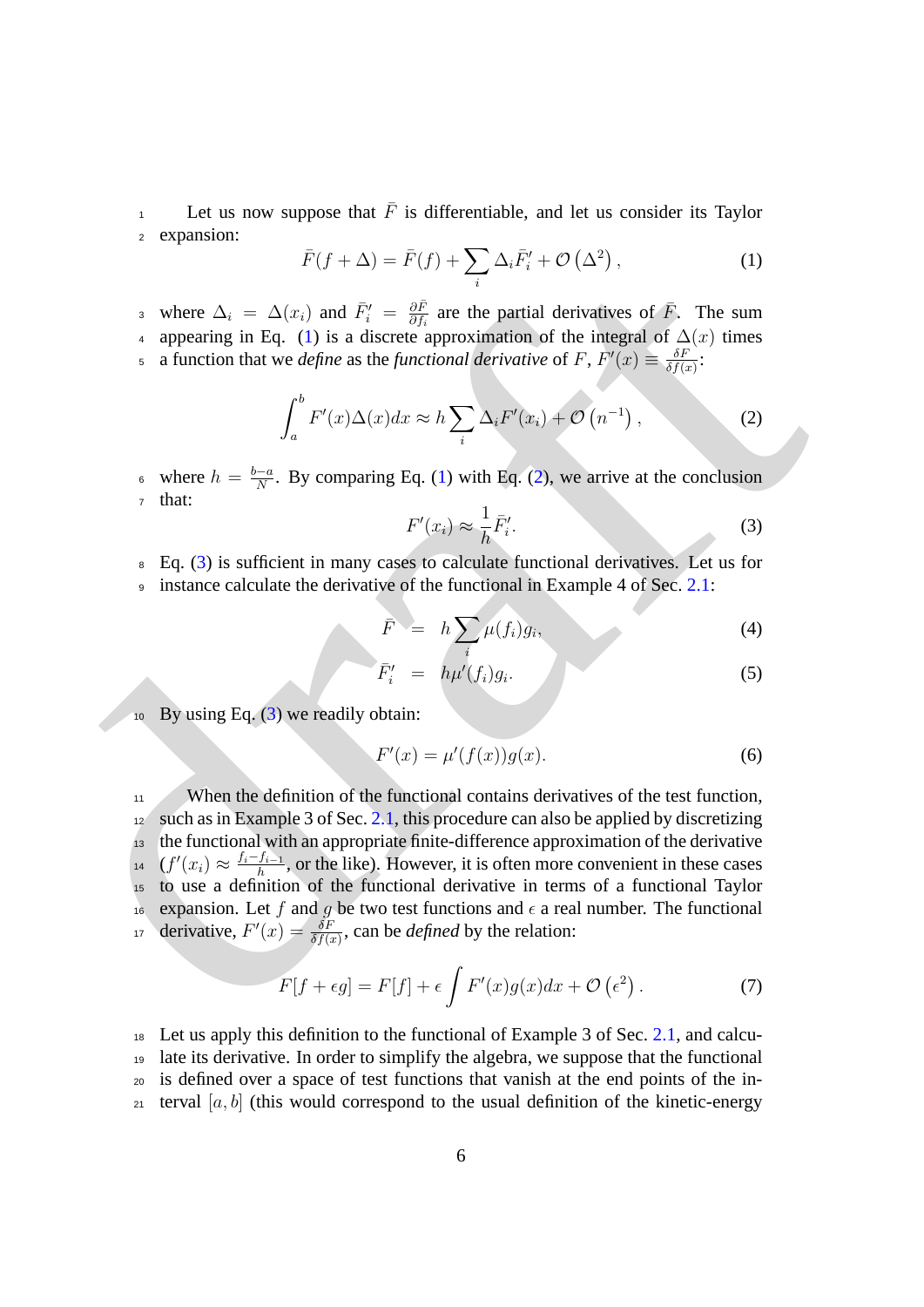<sup>1</sup> functional in quantum mechanics):

$$
F[f + \epsilon g] = \int_a^b (f'(x) + \epsilon g'(x))^2 dx
$$
  
=  $F[f] + 2\epsilon \int_a^b f'(x)g'(x)dx + \mathcal{O}(\epsilon^2)$   
=  $F[f] + 2\epsilon \left[ g(x)f'(x)|_a^b - \int_a^b g(x)f''(x)dx \right].$  (8)

2 Using the boundary conditions,  $g(a) = g(b) = 0$ , we readily see that  $F'(x) =$  $-2f''(x)$ .

<sup>4</sup> All in all, a useful rule of thumb for calculating functional derivatives is the <sup>5</sup> following:

$$
\frac{\delta F}{\delta f(y)} = \lim_{\epsilon \to 0} \frac{F[f(x) + \epsilon \delta(x - y)] - F[f(x)]}{\epsilon}.
$$
\n(9)

 $6$  Notice that y is the actual argument of the functional derivative (which is a func-

 $\tau$  tion of a real argument itself), whereas x is the dummy argument of the argument

 $\circ$  of the functional,  $f(x)$ .

### <span id="page-6-0"></span><sup>9</sup> **2.2 Variational principles**

 $F[y + cg] = \int_a (f(x) - cg(x)) dx$ <br>  $= F[f] + 2e \int_a^b f'(x)f(x)dx + O(r^2)$ <br>  $= F[f] + 2e \int_a^b g(x)f'(x)dx - \int_a^b g(x)f''(x)dx$ <br>  $= 2[rg]$ .  
\nUsing the boundary conditions,  $g(u) = g(b) = 0$ , we readily see that  $F'(x) = 2[rg]$ .  
\nAdding the boundary conditions,  $g(u) = g(b) = 0$ , we readily see that  $F'(x) = 4$ . All in all, a useful rule of thumb for calculating functional derivatives is the following:  
\n
$$
\frac{\delta F'}{\delta f(y)} = \
$$
 Many fundamental laws of nature can be formulated in terms of *variational prin- ciples* which assert that the variables describing the state of a system (*state vari- ables* ) minimize some appropriate functions (the *state functions*). Such functions 13 may depend on one or more parameters which describe the interaction of the sys- tem with the external world (*control parameters*). It is often useful to understand how the state variables, as well as the value of the state function at its minimum, depend on control parameters. Both the state variables and the control parame- ters may be *functions* (and the state function would then be a *functional*), but for simplicity in the following discussion we will assume that they are simply real <sup>19</sup> numbers.

#### <sup>20</sup> insert a few examples here

21 Let us indicate by x and v the state variable and external parameter, respec-22 tively, and let  $f(x, y)$  be the state function whose minima determine the physical 23 states of the system as functions of v. If  $f(x, v)$  has a minimum with respect to x, <sup>24</sup> its position is determined by the equation:

<span id="page-6-1"></span>
$$
\frac{\partial f(x,v)}{\partial x} = 0.
$$
 (10)

25 If the function f is *convex* with respect to x, *i.e.*  $\frac{\partial^2 f(x,v)}{\partial x^2} > 0$  all over its domain 26 of definition, the solution of Eq.  $(10)$ , if any, is unique (see Sec. [2.3.2\)](#page-11-0). If f were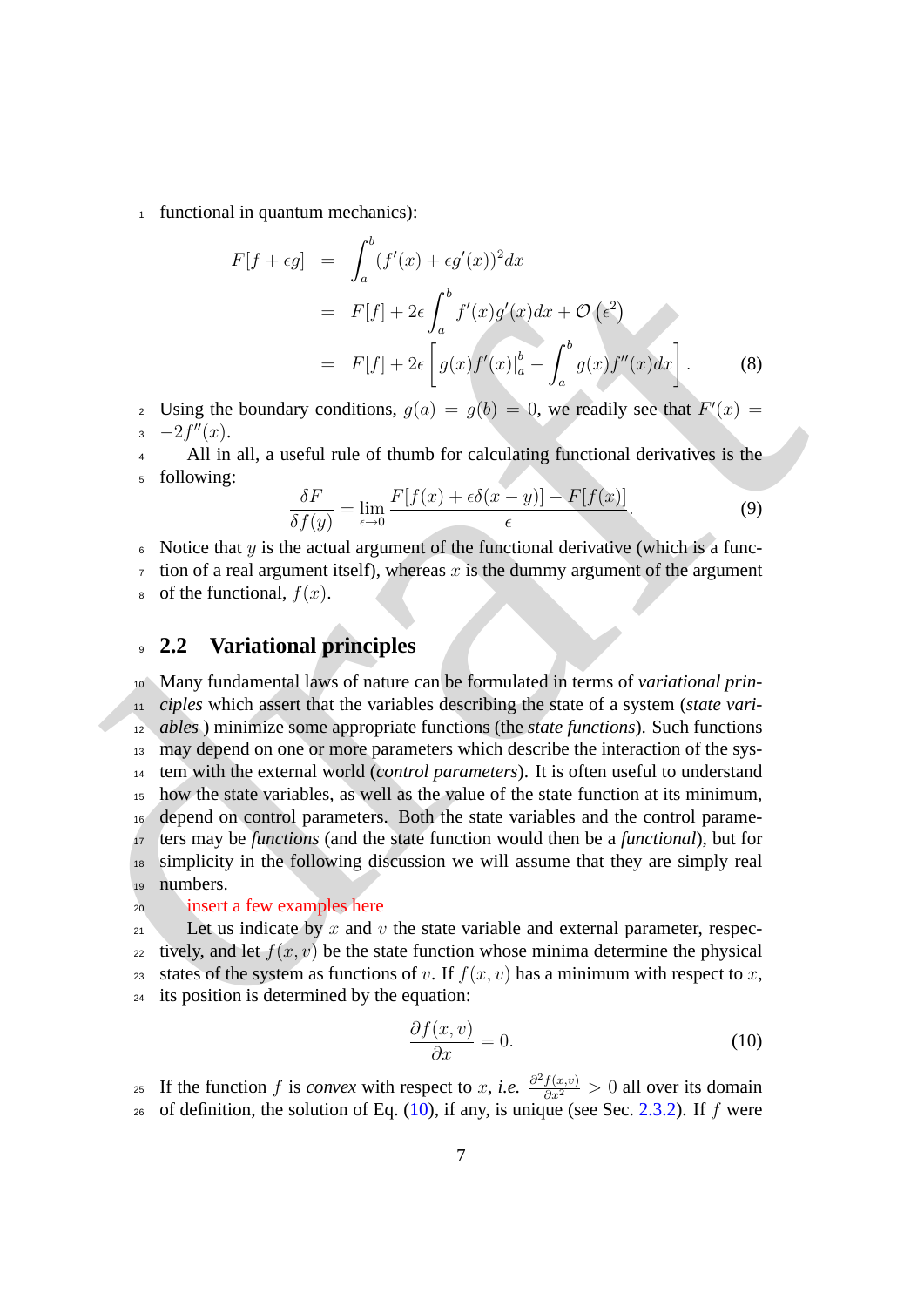<sup>1</sup> concave, rather than convex, the same would hold for its maximum. Let us now

2 indicate the solution of Eq. [\(10\)](#page-6-1) by  $x(v)$ . The value of the minimum as a function

 $\sigma$  of *v* defines a function:

<span id="page-7-1"></span>
$$
F(v) = \min_{x} f(x, v) \tag{11}
$$

$$
\equiv f(x(v), v) \tag{12}
$$

<sup>4</sup> that describes the physical states of the system corresponding to different values  $5$  of the control parameter  $v$ .

### <span id="page-7-0"></span><sup>6</sup> **2.2.1 The (generalized) Hellmann-Feynman theorem**

 $F(x) = \min_{x} f(x, y)$  (11)<br>  $= f(x', y)$  (12)<br>  $= \int (x', y)$  (12)<br>
4 that describes the physical states of the system corresponding to different values<br>
• of the control parameter  $x$ .<br>
• 1. is often useful to study the derivative of  $\tau$  It is often useful to study the derivative of the value of the minimum,  $F(v)$ ,  $\frac{1}{8}$  with respect to the control parameter v. For instance, the ground-state energy 9 of a molecule can be thought as the minimum of the Schrödinger functional  $\psi_{10} \langle \Psi | \hat{H} | \Psi \rangle / \langle \Psi | \Psi \rangle$  with respect to the wave-function,  $\Psi$ , where  $\hat{H}$  is the Hamil- tonian. In the Born-Oppenheimer approximation, the molecular Hamiltonian de-<sup>12</sup> pends parametrically on the nuclear coordinates,  $\hat{H} = \hat{H}(\mathbf{R})$ , and the derivatives of the minimum of the functional would yield in this case the forces acting on in- dividual atoms. The expectation value of the Hamiltonian depends on nuclear po- sitions *explicitly*, because the molecular Hamiltonian does so through the external potential, and *implicitly*, through the ground-state wave-function which obviously depends on nuclear coordinates. The Hellmann-Feynman (HF) theorem  $[7, 8]$  states that the forces acting on atoms are the expectation values of the derivatives of the external potential, and hence the implicit dependence of the energy on the nuclear coordinates does not contribute to the derivative. The validity of this *the-*<sup>21</sup> *orem* is not limited to the quantum-chemical framework in which it was originally formulated. The HF theorem states instead a general property of the solution of any variational problem.

24 Let us calculate the derivative of  $F(v)$  using Eq. (12):

=

<span id="page-7-2"></span>
$$
F'(v) = \left. \frac{\partial f(x, v)}{\partial x} \right|_{x = x(v)} x'(v) + \left. \frac{\partial f(x, v)}{\partial v} \right|_{x = x(v)}
$$
(13)

$$
\left. \frac{\partial f(x, v)}{\partial v} \right|_{x = x(v)},\tag{14}
$$

where the first term in Eq.  $(13)$  vanishes because of the extremum condition, Eq. [\(10\)](#page-6-1). In a nutshell, the HF theorem states that the derivative of the extrema of a function with respect to the control parameters upon which it may depend is only determined by the explicit dependence on them, and not by the implicit one.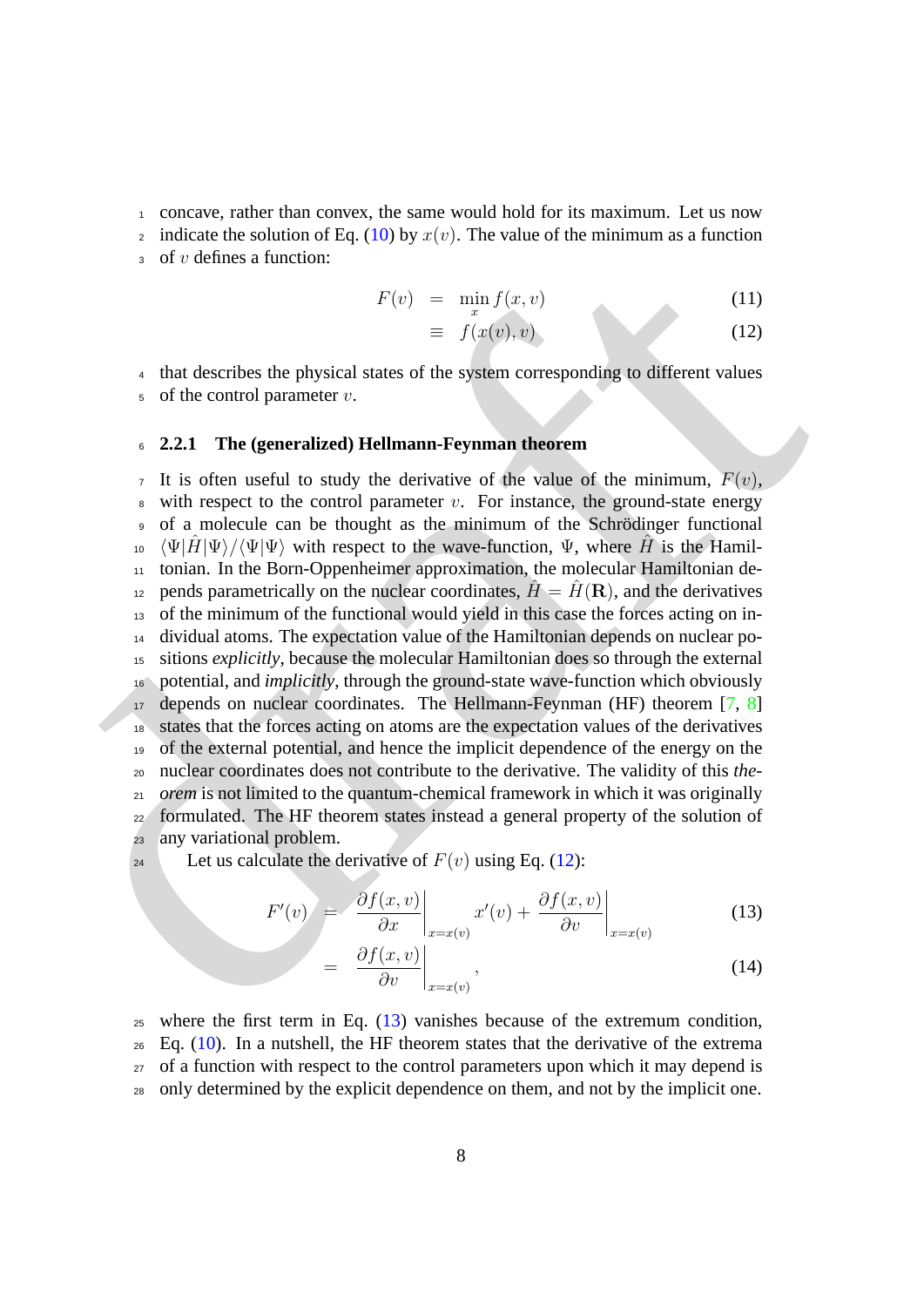### <span id="page-8-0"></span><sup>1</sup> **2.2.2 Constrained minimization and the method of Lagrange multipliers**

3.  $\cdots x_N$ ), has to be minimized and<br>particular different the constraint that P anxiliar  $\sin 2x$ . Each one of these<br>singular is a statisfied on a manifold of dimension  $N = 1$ . The dimension of the<br>singular is a statisfied 2 Let us suppose that a function,  $f(X)$ , depending on N variables,  $X = \{x_1, x_2,$  $\{3 \cdots x_N\}$ , has to be minimized subject to the constraint that P auxiliary functions 4 have preassigned values:  $g_i(X) = \gamma_i$ , with  $i = 1, \dots P$ . Each one of these 5 equations is satisfied on a manifold of dimension  $N - 1$ . The dimension of the 6 intersection of all the P such manifolds (one for each constraint) is  $N - P$ . The linear manifold orthogonal at a point  $X$  to this intersection space has dimension  $8 \, P$ , and points belonging to it are linear combinations of the gradients of the P con-∍ straining functions at that point:  $\sum_i \lambda_i \frac{\partial g_i}{\partial X}$ . The condition that  $f(X)$  is extremum  $10$  subject to the constraint that X is varied within the intersection manifold amounts  $11$  to requesting that the gradient of f belongs to the orthogonal manifold:

<span id="page-8-3"></span><span id="page-8-2"></span>
$$
\frac{\partial f}{\partial X} = \sum_{i} \lambda_i \frac{\partial g_i}{\partial X}.
$$
 (15)

 $_{12}$  Eq. (15) can be lumped together with the P equations of the constraints by requir-

ing that the auxiliary function:

$$
F(X, \Lambda; \Gamma) = f(X) - \sum_{i} \lambda_i (g_i(X) - \gamma_i), \qquad (16)
$$

14 where  $\Lambda = {\lambda_1, \lambda_2 \cdots \lambda_P}$  and  $\overline{\Gamma} = {\gamma_1, \gamma_2 \cdots \gamma_P}$ , is stationary with respect 15 to *unconstrained variations* of the  $N + P$  variables X and  $\Lambda$ . Variation of the  $16 \lambda$ 's gives the P equations of the constraints, whereas variation of the x's gives  $17$  the parallelity condition,  $(15)$ . Note that the stationary point is not in general a <sup>18</sup> minimum nor a maximum, but just a saddle point. The resulting extremum is a 19 function of the  $\Gamma$  constants which appear in the variational problem as parameters: 20

$$
\Phi(\Gamma) = \underset{\{X,\Lambda\}}{\text{extr}} F(X,\Lambda;\Gamma). \tag{17}
$$

21 The Hellmann-Feynman theorem and the definition of the F function, Eq. (16), <sup>22</sup> show that the partial derivatives of the extremum with respect to the constraining <sup>23</sup> constants are the corresponding Lagrange multipliers:

$$
\frac{\partial \Phi(\Gamma)}{\partial \gamma_i} = \lambda_i. \tag{18}
$$

### <span id="page-8-1"></span><sup>24</sup> **2.3 Legendre transforms**

25 Let us consider a function  $F(v)$  which we suppose to be concave  $(F''(v) < 0;$  $26$  convexity would also do—the important thing is that  $F''$  does not change sign). <sup>27</sup> The auxiliary function

<span id="page-8-4"></span>
$$
g(v, p) = F(v) - vp \tag{19}
$$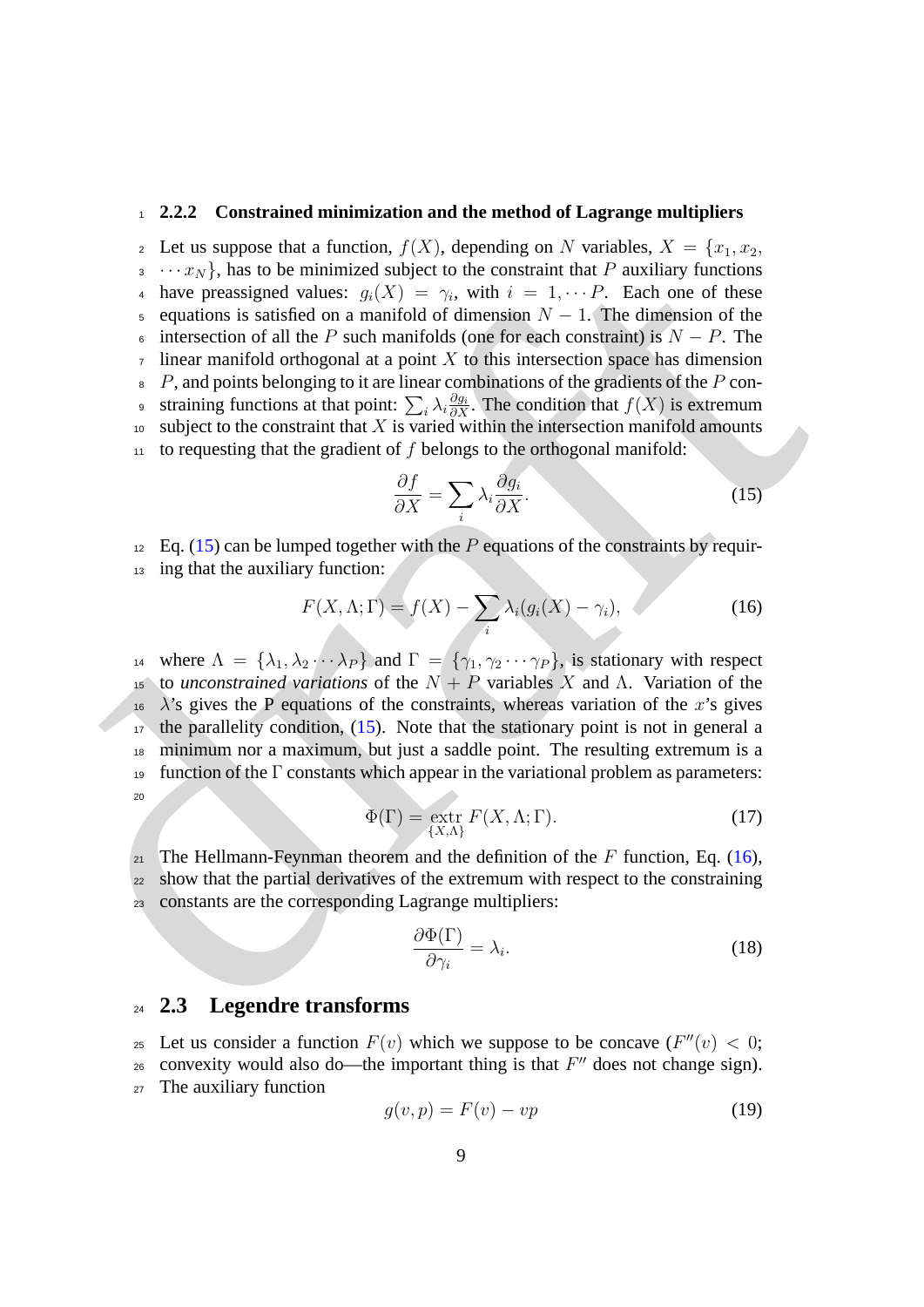$_1$  has an extremum with respect to v for

<span id="page-9-0"></span>
$$
F'(v) = p. \tag{20}
$$

<sup>2</sup> This extremum is a maximum because

$$
\frac{\partial^2 g}{\partial v^2} = F''(v) < 0,\tag{21}
$$

 $3$  by virtue of the concavity of  $F$ . Concavity also implies that the solution of

<sup>4</sup> Eq. (20), if any, is unique. This property is easily seen by graphic inspection (see

<sup>5</sup> Fig. 1), and it will be stated more formally in the case of multivariate transforms 6 in Sec. 2.3.2.

7 The value of the maximum of  $g(v, p)$  with respect to v defines a function of p,

<span id="page-9-2"></span>
$$
G(p) = \max_{v} (F(v) - vp) \tag{22}
$$

$$
\equiv F(v(p)) - pv(p), \tag{23}
$$

<sup>8</sup> where  $v(p)$  is the solution of Eq. (20), which is called the *Legendre transform* of

 $\overline{P}(v)$ . The function f depends on p as a parameter, hence the derivative of  $G(p)$  is

10 given by the HF theorem as the value of the partial derivative of  $f(v, p)$ , calculated

11 at the maximum (see Sec.  $2.2.1$ ):

<span id="page-9-1"></span>
$$
G'(p) = \left. \frac{\partial g(v, p)}{\partial p} \right|_{v=v(p)}
$$
  
= -v. (24)

<sup>12</sup> It follows that the Legendre transform of a concave function is convex, because 13  $G''(p) = -\frac{dv}{dp} = -1/F''(v) > 0.$ 

14 The Legendre transform of a Legendre transform equals the original function:

$$
H(v) = G(p(v)) - p(v)G'(p(v))
$$
  
= G + pv  
= F(v). (25)

7 This extremum is a maximum because<br>  $\frac{\partial^2 g}{\partial t^2} = F^a(v) \le 0$  $\frac{\partial^2 g}{\partial t^2} = F^a(v) \le 0$  $\frac{\partial^2 g}{\partial t^2} = F^a(v) \le 0$ ,<br>
9 by virtue o[f](#page-9-0) the concavity of  $F$ . Concavity also implies that the solution of<br>
4 Eq. (20), if any, is unique. This property is easily seen by graphic i Convexity of the Legendre transform, together with Eq. (24), implies that the original function satisfies a variational principle analogous to Eq. (22), in terms of its Legendre transform:

<span id="page-9-3"></span>
$$
F(v) = \min_{p} \left( G(p) + pv \right). \tag{26}
$$

<sup>18</sup> The uniqueness of the solution of Eq.  $(20)$  implies that there is a one-to-one cor-19 respondence between the v and p variables which can therefore be both assumed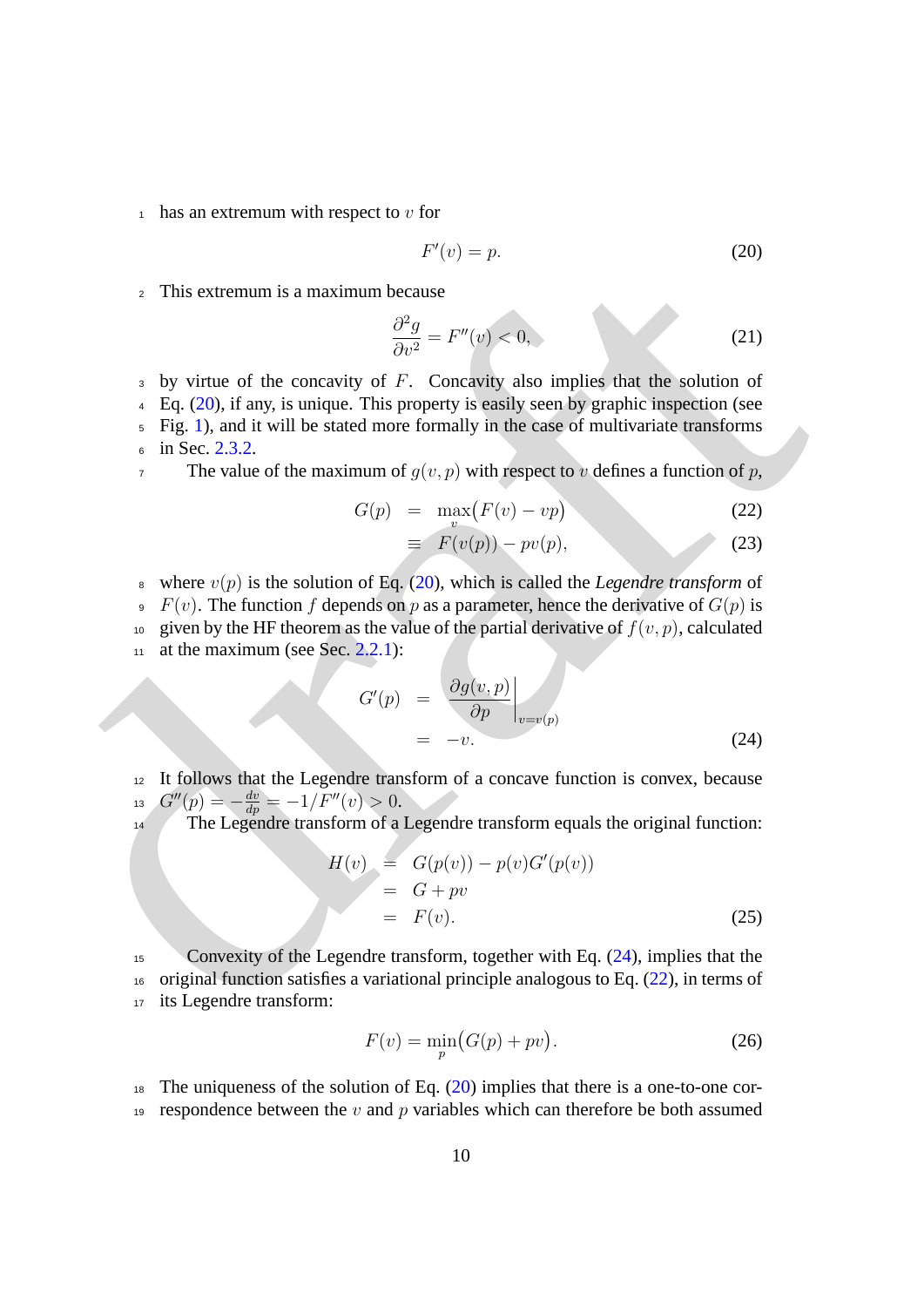

<span id="page-10-1"></span>Figure 1: The left panel features a concave function ( $F''(x) < 0$ ), the right panel its first derivative (full line). The solution of the equation  $F'(x) = p$  (dotted line), if any, is unique.

<sup>1</sup> as state variables of the system. The variables  $v$  and  $p$  are said to be *conjugate* to <sup>2</sup> each other.

3 Let us now assume that the function F depends on a control parameter  $\lambda$ :  $F = F(v, \lambda)$ . The Legendre transform of F will also depend on  $\lambda$ :

$$
G(p, \lambda) = F(v(p, \lambda), \lambda) - pv(p, \lambda), \qquad (27)
$$

5 where  $v(p, \lambda)$  indicates the  $\lambda$ -dependent solution of Eq. (20). Because the Leg- $\epsilon$  endre obeys a variational principle, Eq. (22), and because of the HF theorem (see 7 Sec. 2.2.1), the partial derivative of G with respect to the control parameter  $\lambda$  has

<span id="page-10-2"></span>8 only contributions from the explicit dependence of  $g(v, p, \lambda)$ —see Eq. (19)—upon  $\mathfrak{s}$   $\lambda$ :

$$
\frac{\partial G(p,\lambda)}{\partial \lambda} = \frac{\partial F(v,\lambda)}{\partial \lambda}.
$$
 (28)

10 Eq. (28) shows that G as a function of p depends on external parameters the same <sup>11</sup> way as F as a function of v. For this reason, F and G are considered to be *natural* 12 functions of v and p, respectively.

<sup>13</sup> insert here a few examples

### <span id="page-10-0"></span><sup>14</sup> **2.3.1 Multivariate Lagendre transforms**

<sup>15</sup> The concept of Legendre transform can be readily generalized to functions of <sup>16</sup> many variables (*multivariate* Legendre transforms). Let F(V) be a concave function of N variables,  $V = \{v_1, v_2, \cdots v_N\}$ , with  $F''_{ij} \equiv \frac{\partial^2 F}{\partial v_i \partial i}$ <sup>17</sup> tion of N variables,  $V = \{v_1, v_2, \dots v_N\}$ , with  $F''_{ij} \equiv \frac{\partial^2 F}{\partial v_i \partial v_j} < 0$  (here and in the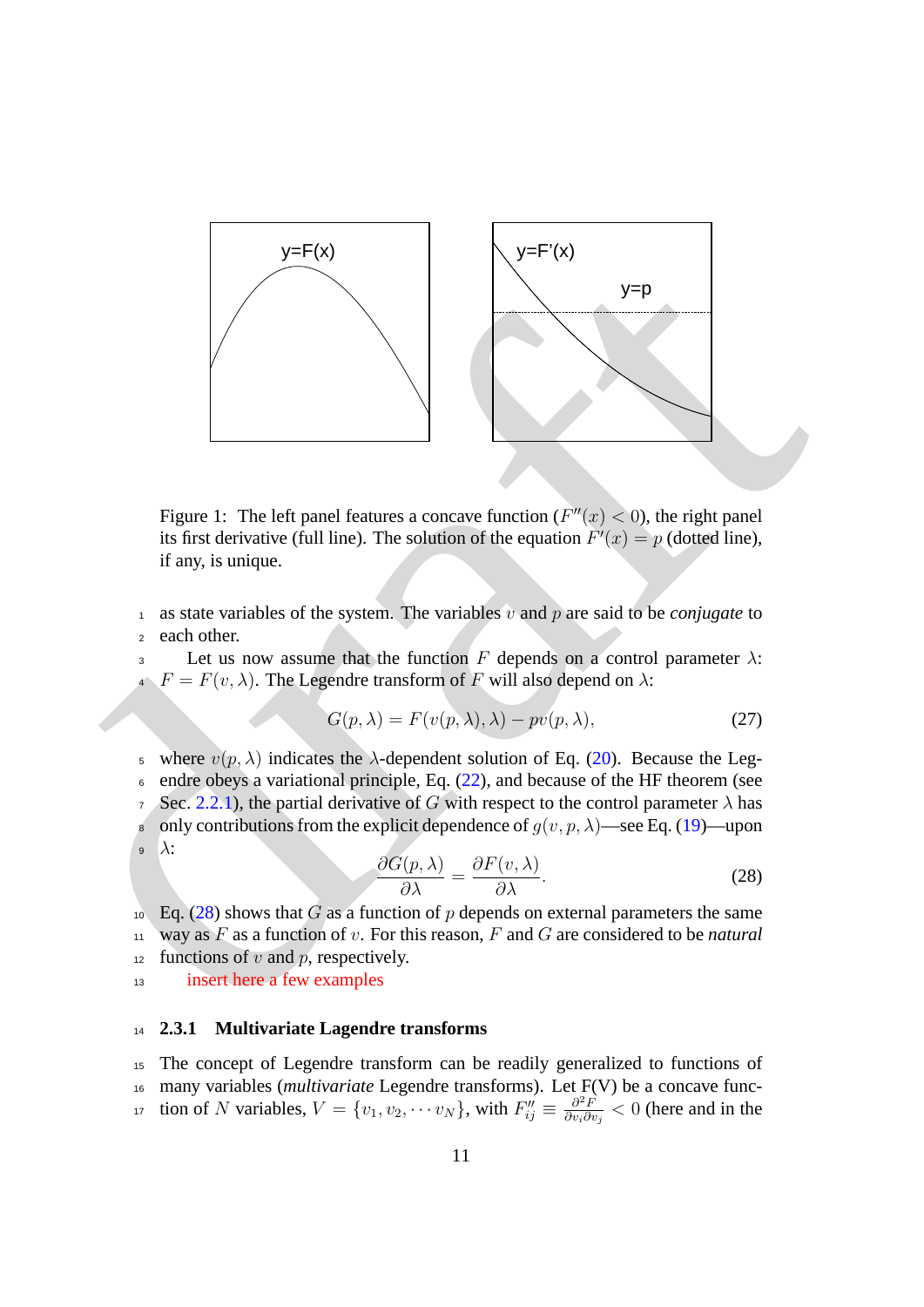

Figure 2: A concave function,  $y = F(x)$ , can intercept a straight line in two points<br>at most. The value of the function in between the two intercepts slarger than the<br>value of the linear function represented by the straight Figure 2: A concave function,  $y = F(x)$ , can intercept a straight line in two points at most. The value of the function in between the two intercepts is larger than the value of the linear function represented by the straight line. This condition can be expressed in general as:  $F(\alpha x_1 + (1 - \alpha)x_2) > \alpha F(x_1) + (1 - \alpha)F(x_2)$ for  $0 < \alpha < 1$ . This condition naturally extends to concave functions of many variables.

- <span id="page-11-2"></span>following "<" and ">", as referred to matrices and operators, indicate negative
- and positive definiteness, respectively). The function  $f(V, P) = F(V) \sum_i v_i p_i$ 2
- <sup>3</sup> has a maximum for

<span id="page-11-1"></span>
$$
F_i' \equiv \frac{\partial F}{\partial v_i} = p_i.
$$
 (29)

<sup>4</sup> The value of the maximum, as a function of  $P = \{p_1, p_2, \cdots p_N\}$ , is the Legendre <sup>5</sup> transform of F:

$$
G(P) = F(V(P)) - \sum_{i} p_i v_i(P),
$$
\n(30)

 $\epsilon$  where the *v*'s are functions of the *p*'s, as defined by the solution of Eq. (29).

### <span id="page-11-0"></span><sup>7</sup> **2.3.2 Uniqueness of the Legendre transform**

<sup>8</sup> As it was the case for univariate transforms, in the multivariate case concavity (or <sup>9</sup> convexity) guarantees the uniqueness of the solution of Eq. (29) and, hence, of the <sup>10</sup> Legendre transform. One possible demonstration of this proceeds via *reductio ad* 11 *absurdum*. Let us suppose that Eq. [\(29\)](#page-11-1) has two solutions,  $V_1 \neq V_2$ , and let us <sup>12</sup> show that this contradicts the hypothesis that  $F(V)$  is concave. Concavity requires <sup>13</sup> that:  $F(\alpha V_1 + (1 - \alpha)V_2) > \alpha F(V_1) + (1 - \alpha)F(V_2)$  (31)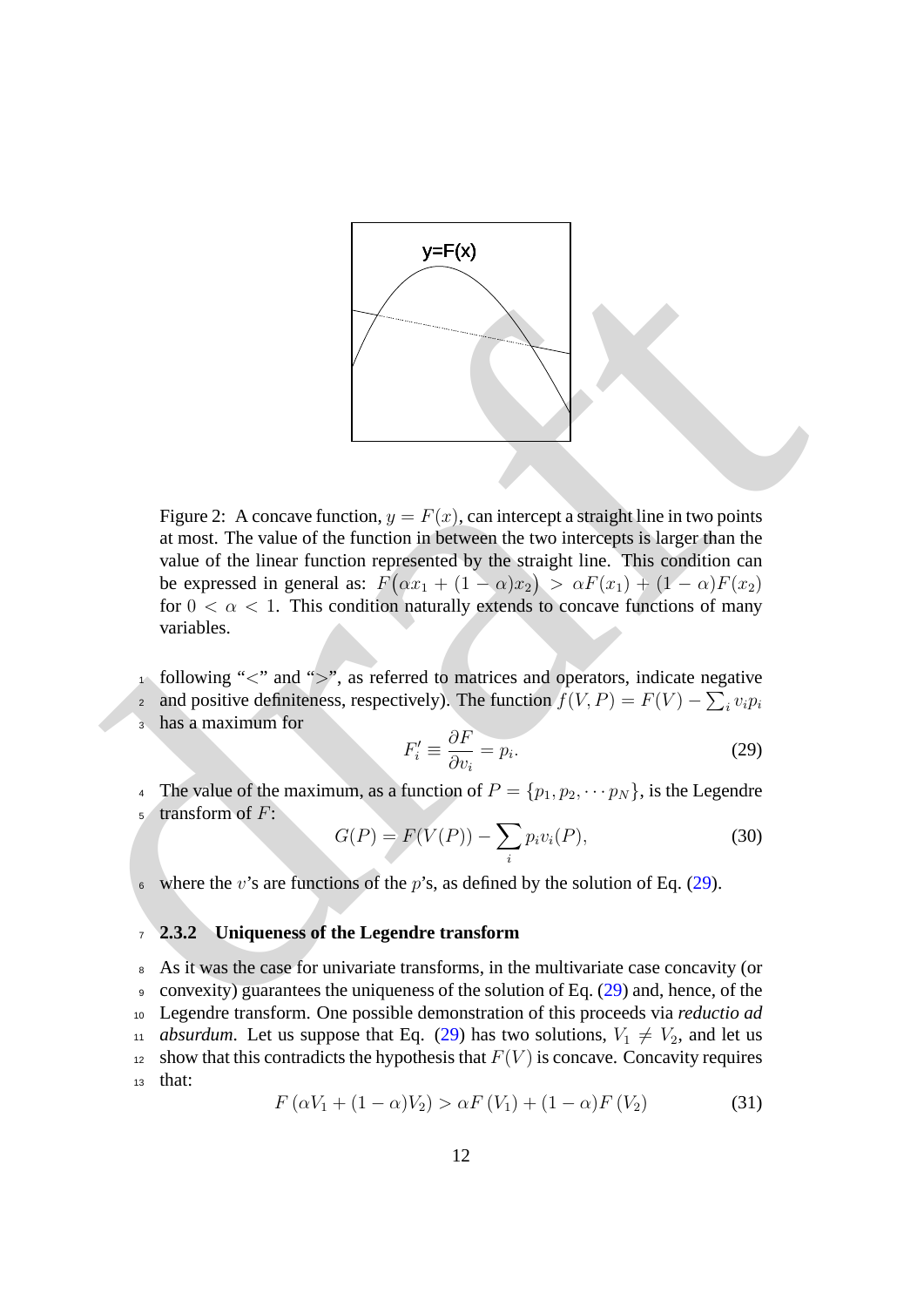1 for any  $0 < \alpha < 1$  (see Fig. [2\)](#page-11-2). Summing this inequality with the equivalent one 2 obtained by interchanging  $V_1$  with  $V_2$ , one obtains:

<span id="page-12-0"></span>
$$
F(V_1 + \alpha \Delta V) + F(V_2 - \alpha \Delta V) > F(V_1) + F(V_2), \qquad (32)
$$

- 3 where  $\Delta V = V_2 V_1$ . We now expand this inequality up to second order in  $\alpha$ .
- <sup>4</sup> The zero-order terms cancel on both sides; first-order terms vanish because by <sup>5</sup> hypothesis  $F'_{i}(V_{1}) = F'_{i}(V_{2})$ ; higher-order terms give:

$$
\sum_{ij} \left( \frac{\partial F}{\partial v_i \partial v_j} \bigg|_{V=V_1} + \frac{\partial F}{\partial v_i \partial v_j} \bigg|_{V=V_0} \right) \Delta v_i \Delta v_j + \mathcal{O}(\alpha) > 0. \tag{33}
$$

- <sup>6</sup> For small enough α, the term O(α) can be neglected, and Eq. (33) contradicts the
- <sup>7</sup> fact that the Hessian matrix of a concave function is negative definite.

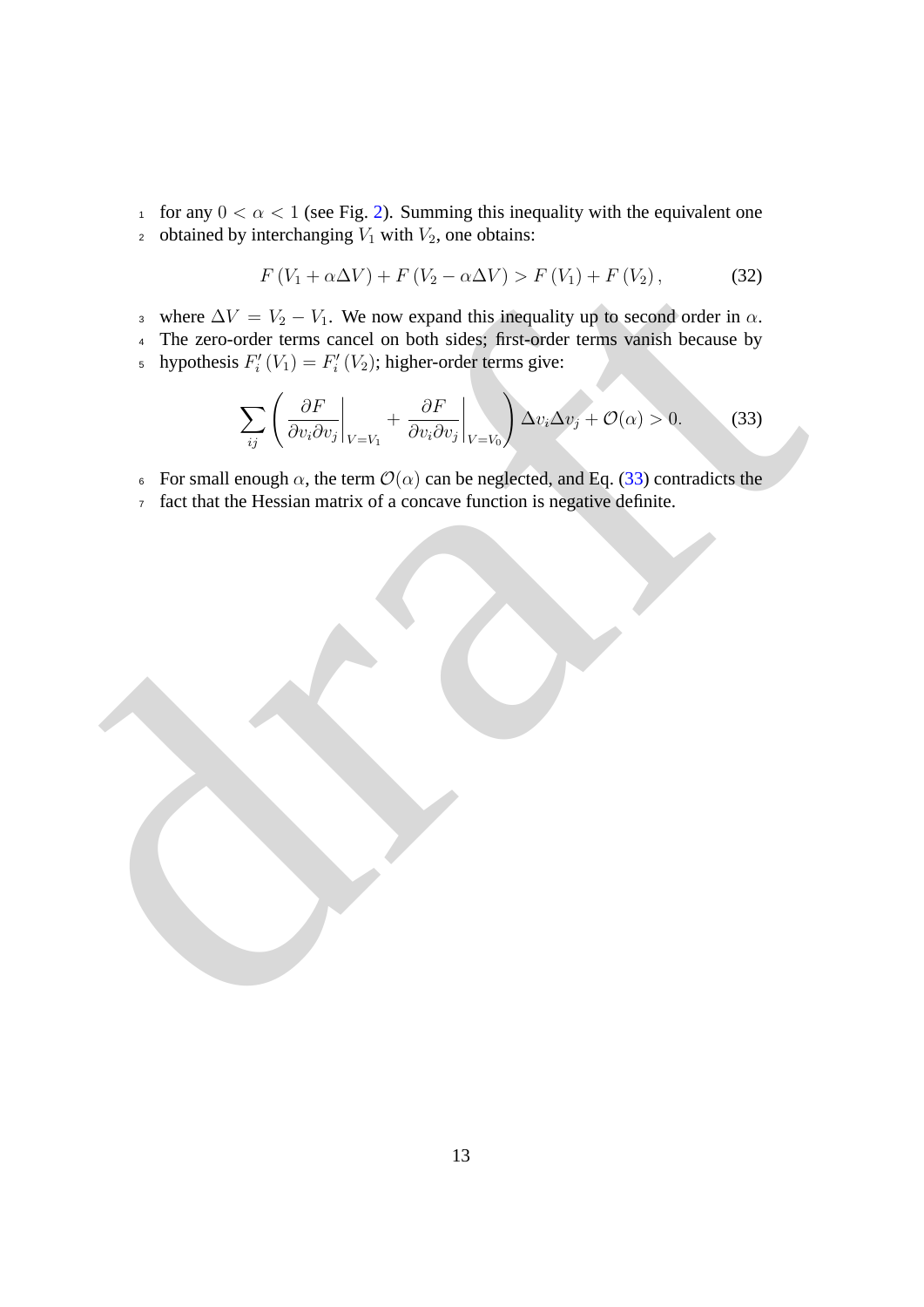### <span id="page-13-0"></span><sup>1</sup> **3 Density-functional theory**

### <span id="page-13-1"></span><sup>2</sup> **3.1 The Schrodinger "potential" functional ¨**

<sup>3</sup> Much of elementary quantum mechanics can be derived from the Ralyleigh-Ritz

4 variational principle which states that the Schrödinger functional,

<span id="page-13-3"></span>
$$
E_S[\Psi] = \langle \Psi | \hat{H} | \Psi \rangle,\tag{34}
$$

5 is stationary around the eigenfunctions of the Schrödinger equation, subject to the

<sup>6</sup> constraint that the eigenfunctions be normalized:

$$
\frac{\delta E_S}{\delta \Psi} = 0, \langle \Psi | \Psi \rangle = 1 \quad \Rightarrow \quad \hat{H} \Psi = \epsilon \Psi, \tag{35}
$$

<sup>7</sup> where the energy eigenvalue,  $\epsilon$ , is the Lagrange multiplier corresponding to the

<sup>8</sup> normalization constraint. In order to keep the notation as simple as possible, we

<sup>9</sup> assume that the wave-functions are real, which is always permitted whenever the

10 Hamiltonian is time-reversal invariant. The ground-state wave-function,  $\Psi_0$ , is the

11 global (constrained) minimum of the Schrödinger functional.

 $12$  Let us now specialize to a system of N interacting electrons (Hartree atomic 13 units,  $\hbar = m = e = 1$ , will be used throughout):

<span id="page-13-2"></span>
$$
\hat{H} = -\frac{1}{2} \sum_{i} \frac{\partial^2}{\partial \mathbf{r}_i^2} + \frac{1}{2} \sum_{i \neq j} \frac{1}{|\mathbf{r}_i - \mathbf{r}_j|} + \sum_{i} V(\mathbf{r}_i).
$$
 (36)

14 The first two terms in Eq.  $(36)$  are the kinetic-energy and electron-electron  $(e-e)$ <sup>15</sup> interaction operators which will be indicated by  $\hat{K}$  and  $\hat{W}$ , respectively, while the third term is the external (one-electron) potential,  $\hat{V}$ .

<span id="page-13-4"></span><sup>17</sup> The very existence of a ground state for the Hamiltonian of many-electron <sup>18</sup> systems, Eq. (36), indicates that its energy is a *functional* of the external potential: 19

<span id="page-13-5"></span>
$$
E^{\circ}[V] = \min_{\Psi} E_S[\Psi; V], \quad \langle \Psi | \Psi \rangle = 1, \tag{37}
$$

3 And of elementary quantum mechanics can be derived from the Ralyleigh-Ritz<br>
4 Much of elementary quantum mechanics can be derived from the Ralyleigh-Ritz<br>
4 variational principle which states that the Schrödinger functi  $20$  where the parametric dependence of the Schrödinger functional, Eq.  $(34)$ , upon <sup>21</sup> the external potential, V, has been explicitly indicated. The functional of Eq.  $(37)$ <sup>22</sup> will be called the *potential functional*. Its actual evaluation would of course re-23 quire the solution of the many-body Schrödinger equation:

$$
\left[ -\frac{1}{2} \sum_{i} \frac{\partial^2}{\partial \mathbf{r}_i^2} + \frac{1}{2} \sum_{i \neq j} \frac{1}{|\mathbf{r}_i - \mathbf{r}_j|} + \sum_{i} V(\mathbf{r}_i) \right] \Psi(\mathbf{r}_1, \mathbf{r}_2 \cdots \mathbf{r}_N)
$$
\n
$$
= E^{\circ}[V] \Psi(\mathbf{r}_1, \mathbf{r}_2 \cdots \mathbf{r}_N).
$$
\n(38)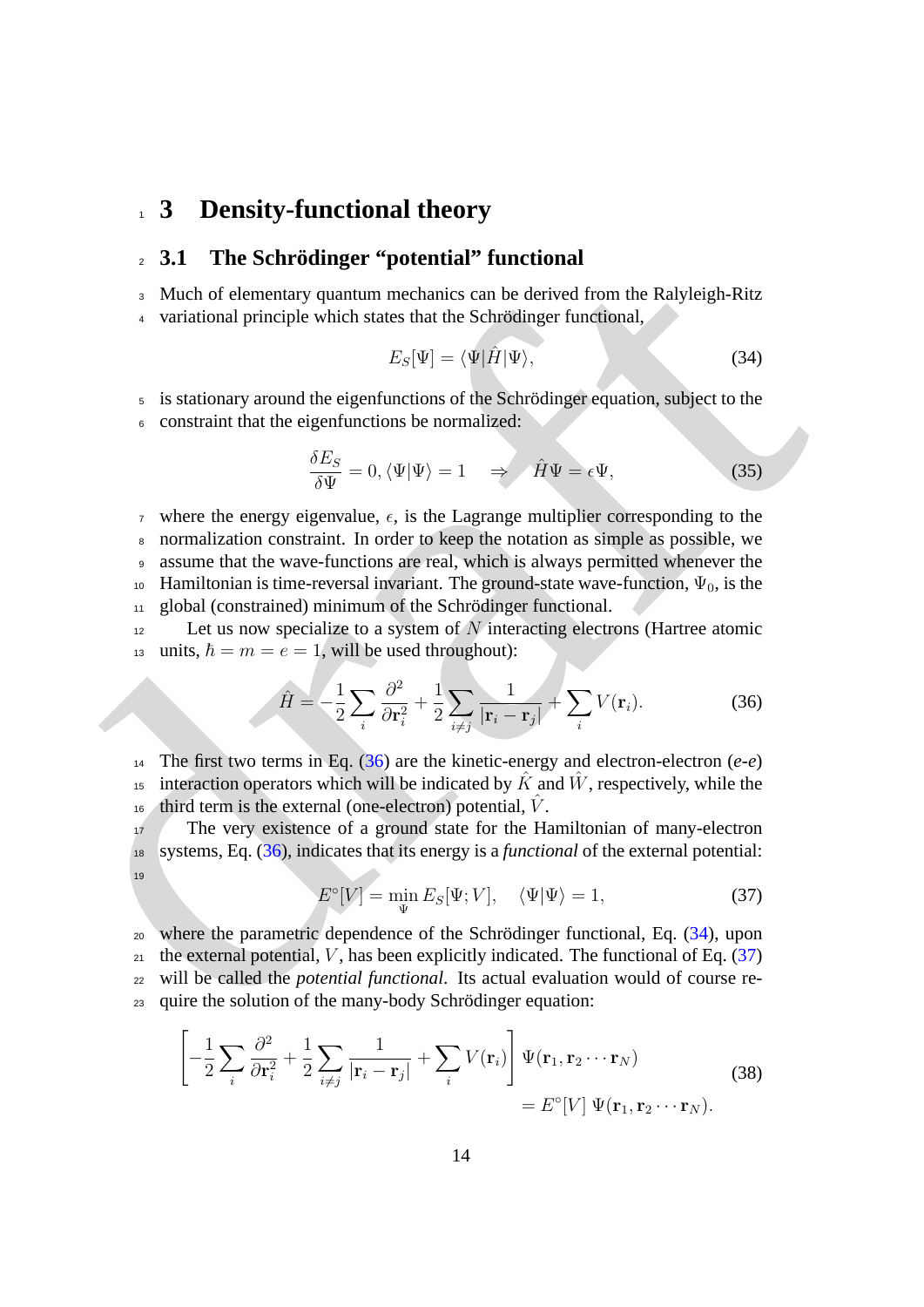<sup>1</sup> In order to proceed further, let us introduce the *electron charge-density distri-*2 *bution,*  $\rho(\mathbf{r})$ , as the ground-state expectation value of the electron charge-density 3 operator,  $\hat{\rho}(\mathbf{r}) = \sum_i \delta(\mathbf{r} - \mathbf{r}_i)$ :

<span id="page-14-1"></span>
$$
\rho(\mathbf{r}) = \langle \Psi | \hat{\rho}(\mathbf{r}) | \Psi \rangle \tag{39}
$$

$$
= N \int |\Psi(\mathbf{r}, \mathbf{r}_2, \cdots \mathbf{r}_N)|^2 d\mathbf{r}_2 \cdots d\mathbf{r}_N.
$$
 (40)

*a* operator,  $p(t) = -\frac{1}{2}\langle \Phi(t) | \Phi \rangle$  $p(t) = -\frac{1}{2}\langle \Phi(t) | \Phi \rangle$  $p(t) = -\frac{1}{2}\langle \Phi(t) | \Phi \rangle$  (39)<br>  $= N \int |\Psi(t, r_2, \dots r_g)|^2 d\mathbf{r}_2 \dots d\mathbf{r}_g.$  (40)<br>
4 In order to simplify the notation, in Eq. (44), as well as in the rest of these notes,<br> *c* electrons will be assumed to be spi 4 In order to simplify the notation, in Eq.  $(40)$ , as well as in the rest of these notes, <sup>5</sup> electrons will be assumed to be spinless, unless otherwise explicitly stated. Notice 6 that the argument of  $\rho(\mathbf{r})$ , r, is a parameter which labels the  $\hat{\rho}$  operator at different  $\tau$  points of space (strictly speaking,  $\hat{\rho}$  is a collection of Hermitean operators, one <sup>8</sup> for each point in the 3D space). In terms of the electron density distribution, the 9 Schrödinger functional reads:

<span id="page-14-2"></span>
$$
E_S[\Psi; V] = \langle \Psi | \hat{K} + \hat{W} | \Psi \rangle + \int V(\mathbf{r}) \rho(\mathbf{r}) d\mathbf{r}
$$
 (41)

$$
\equiv F_S[\Psi] + \int V(\mathbf{r}) \rho(\mathbf{r}) d\mathbf{r}.\tag{42}
$$

 $10$  Eq. (42) shows that the Schrödinger functional depends on the external potential,  $11$   $V(\mathbf{r})$ , through a linear coupling to the electron charge density. The functional 12 derivative of  $E_S[\Psi; V]$  with respect to V is  $\rho$ :

$$
\frac{\delta E_S}{\delta V(\mathbf{r})} = \rho(\mathbf{r}).\tag{43}
$$

<span id="page-14-3"></span><sup>13</sup> As the potential functional is defined in terms of a variational principle, Eq. (37), <sup>14</sup> the Hellmann-Feynman theorem can be used to equate the functional derivative of <sup>15</sup> E<sup>o</sup> with respect to V to the partial (functional) derivative of  $E<sub>S</sub>$  with respect to V: 16

$$
\frac{\delta E^{\circ}}{\delta V(\mathbf{r})} = \frac{\delta E_S}{\delta V(\mathbf{r})} = \rho(\mathbf{r}).\tag{44}
$$

<sup>17</sup> The above considerations hold unambiguously whenever the ground state is 18 non-degenerate. In case of degeneracy, the correspondence  $V \mapsto \rho$  is not univo-<sup>19</sup> cal. Univocality is restored by considering  $E^{\circ}[V]$  as the zero-temperature limit <sup>20</sup> of the system's free energy. In this case, the relevant *ground-state electron den-*<sup>21</sup> *sity distribution* is the average of the distributions corresponding to the various <sup>22</sup> components of the ground-state multiplet, and Eq. (44) still holds.

### <span id="page-14-0"></span><sup>23</sup> **3.1.1 Concavity of the potential functional**

<sup>24</sup> The definition of the potential functional in terms of a variational principle, Eq. 25 [\(37\)](#page-13-4), naturally entails concavity [\[1\]](#page-28-0). Let  $V_\alpha = \alpha V_1 + (1 - \alpha)V_0$ , and  $H_\alpha =$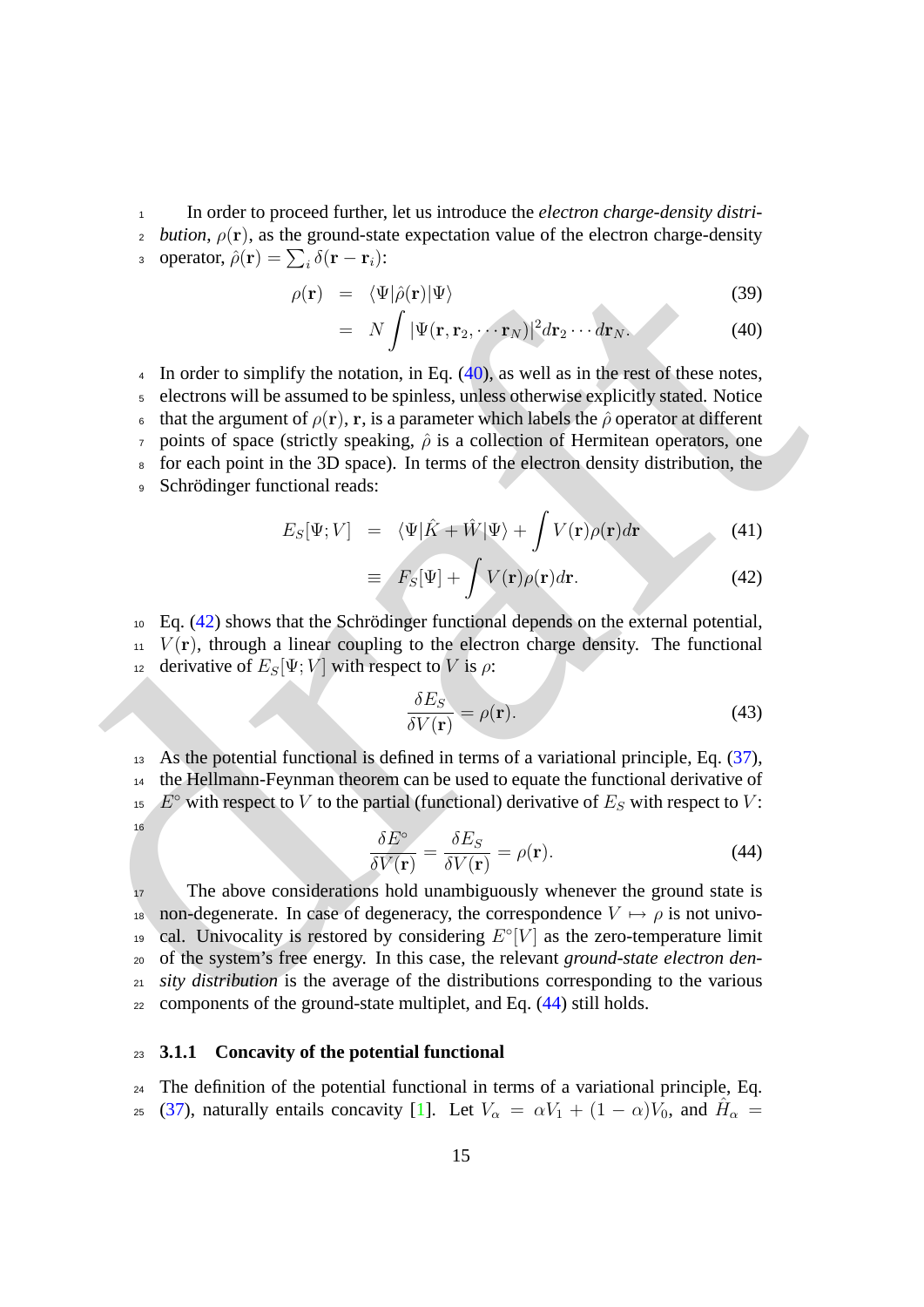$A \alpha \hat{H}_1 + (1 - \alpha) \hat{H}_0$  and  $\Psi_{\alpha}^{\circ}$  the corresponding Hamiltonian and ground-state wave-<sup>2</sup> function. One has that:

$$
E^{\circ}[V^{\alpha}] = \langle \Psi_{\alpha}^{\circ} | \hat{H}_{\alpha} | \Psi_{\alpha}^{\circ} \rangle = \alpha \langle \Psi_{\alpha}^{\circ} | \hat{H}_{1} | \Psi_{\alpha}^{\circ} \rangle + (1 - \alpha) \langle \Psi_{\alpha}^{\circ} | \hat{H}_{0} | \Psi_{\alpha}^{\circ} \rangle
$$
  
>  $\alpha E^{\circ}[V_{1}] + (1 - \alpha) E^{\circ}[V_{0}],$  (45)

<sup>3</sup> where the inequality of the second line comes from the fact that the Hamiltonian

- <sup>4</sup> expectation values in the previous line are calculated with respect to a "wrong" <sup>5</sup> wave-function.
- $E'[V^{\alpha}] = \langle \Psi_{\alpha}^{\circ}|H_{\alpha}|\Psi_{\alpha}^{\circ}\rangle = \alpha \langle \Psi_{\alpha}^{\circ}|H_{1}|\Phi_{\alpha}^{\circ}\rangle + (1-\alpha) \langle \Psi_{\alpha}^{\circ}|H_{0}|\Psi_{\alpha}^{\circ}\rangle$ <br>  $\times$  where the inequality o[f](#page-14-3) the second line comes from the fact that the Hamiltonian<br>  $\alpha$  expectation values in the <sup>6</sup> It is instructive to derive the same result as a property of the second (func*r* tional) derivative of  $E^{\circ}$ . According to Eq. (44), the second derivative of  $E^{\circ}$  with 8 respect to *V* is the derivative of  $ρ$  with respect to *V*, *i.e.* the density linear-response
	- <sup>9</sup> function, or polarizability,  $χ$ :

$$
\frac{\delta^2 E^{\circ}}{\delta V(\mathbf{r}) \delta V(\mathbf{r}')} = \frac{\delta \rho(\mathbf{r})}{\delta V(\mathbf{r}')} \tag{46}
$$

$$
\equiv \chi(\mathbf{r}, \mathbf{r}'). \tag{47}
$$

<sup>10</sup> The polarizability, as a linear operator, is negative definite. To see this, let us make <sup>11</sup> a short detour to perturbation theory and consider the Hamiltonian:

$$
\hat{H}_{\lambda} = \hat{H}_0 + \lambda \hat{V}',\tag{48}
$$

<sup>12</sup> where  $\hat{V}'$  is a local operator:  $\hat{V}' = \sum_i V'(\mathbf{r}_i)$ . The Hellmann-Feynman theorem <sup>13</sup> states that:

<span id="page-15-0"></span>
$$
\frac{dE_{\lambda}}{d\lambda} = \langle \Psi_{\lambda} | \hat{V}' | \Psi_{\lambda} \rangle \tag{49}
$$

$$
= \int \rho_{\lambda}(\mathbf{r}) V'(\mathbf{r}) d\mathbf{r}.
$$
 (50)

14 By differentiating Eq. (50), one obtains:

$$
\frac{d^2 E_\lambda}{d\lambda^2} = \int \rho_\lambda'(\mathbf{r}) V'(\mathbf{r}) d\mathbf{r},\tag{51}
$$

<sup>15</sup> where:

<span id="page-15-1"></span>
$$
\rho'_{\lambda}(\mathbf{r}) = \frac{\partial \rho_{\lambda}(\mathbf{r})}{\partial \lambda} \tag{52}
$$

$$
= \int \chi(\mathbf{r}, \mathbf{r}') V'(\mathbf{r}') d\mathbf{r}'. \tag{53}
$$

<sup>16</sup> By inserting Eq. [\(53\)](#page-15-1) into a Taylor expansion of the ground-state energy in powers 17 of  $\lambda$ , we can express the second-order correction to the energy in terms of the <sup>18</sup> polarizability:

<span id="page-15-2"></span>
$$
E^{(2)} = \frac{1}{2}\lambda^2 \int \chi(\mathbf{r}, \mathbf{r}')V'(\mathbf{r})V'(\mathbf{r}')d\mathbf{r}d\mathbf{r}'. \tag{54}
$$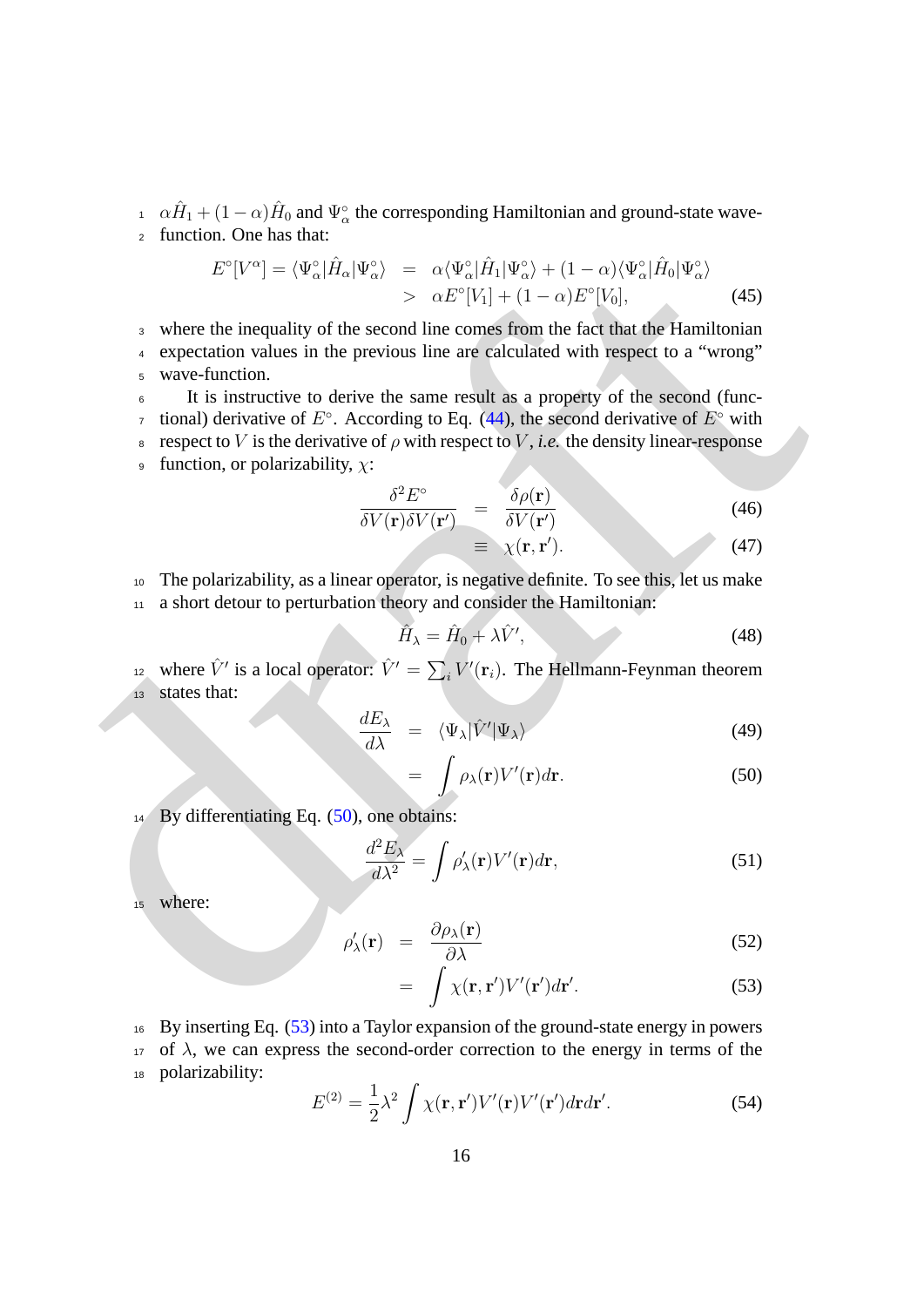<sup>1</sup> The second-order correction to the ground-state energy,  $E^{(2)}$ , can also be obtained

<sup>2</sup> from standard perturbation theory:

<span id="page-16-3"></span>
$$
E^{(2)} = \lambda^2 \sum_{n} \frac{|\langle \Psi_n | \hat{V}' | \Psi_0 \rangle|^2}{\epsilon_0 - \epsilon_n}.
$$
\n(55)

 Whenever the ground state is non degenerate all the denominators of Eq. (55) are strictly negative and the second order correction to the ground-state energy is thus 5 strictly negative. By comparing Eq.  $(54)$  with the sign of Eq.  $(55)$ , we conclude that the polarizability is negative definite, and the potential functional is therefore *concave* [1, 9].

### <span id="page-16-0"></span><sup>8</sup> **3.2 The Hohenberg-Kohn density functional**

#### <span id="page-16-1"></span><sup>9</sup> **3.2.1 The first Hohenberg-Kohn theorem**

 $F_0^{(2)} = \lambda^2 \sum_{\alpha} {\frac{|\langle\Psi_{\alpha}|V^2|\Psi_{0}\rangle|^2}{\phi}}.$  $F_0^{(2)} = \lambda^2 \sum_{\alpha} {\frac{|\langle\Psi_{\alpha}|V^2|\Psi_{0}\rangle|^2}{\phi}}.$  $F_0^{(2)} = \lambda^2 \sum_{\alpha} {\frac{|\langle\Psi_{\alpha}|V^2|\Psi_{0}\rangle|^2}{\phi}}.$  $F_0^{(2)} = \lambda^2 \sum_{\alpha} {\frac{|\langle\Psi_{\alpha}|V^2|\Psi_{0}\rangle|^2}{\phi}}.$  $F_0^{(2)} = \lambda^2 \sum_{\alpha} {\frac{|\langle\Psi_{\alpha}|V^2|\Psi_{0}\rangle|^2}{\phi}}.$  (55)<br>
3 Whenever the ground state is non degenerate all the elementrators of Eq. (55) are<br>
4 strictly negative and the second order correction to the ground-state energy is 10 In Sec. 2.3.2 we have seen that, whenever a function  $F(X)$  is concave (or convex, <sup>11</sup> for that matter), the mapping between its independent variables and its partial  $\alpha_{12}$  derivatives,  $X \mapsto \frac{\partial F}{\partial X}$  is invertible. When applied to the potential functional of <sup>13</sup> Sec. 3.1, this property amounts to the *first Hohenberg-Kohn theorem* (HK) [10] 14 which states that the mapping  $V \mapsto \rho$  is invertible, *i.e.* the ground-state electron-<sup>15</sup> density distributions of two systems with a same number of electrons in the field <sup>16</sup> of two different external potentials (*i.e.* such that their difference is not a constant) 17 are necessarily different.

The potential functional, of Sec. 3.1 can be written as:

$$
E^{\circ}[V] = \langle \Psi_{[V]} | \hat{K} + \hat{W} | \Psi_{[V]} \rangle + \int \rho_{[V]}(\mathbf{r}) V(\mathbf{r}) d\mathbf{r}, \tag{56}
$$

<sup>19</sup> where  $\Psi_{[V]}$  is the solution of Eq. (38), resulting from the variational principle of  $E_2$  Eq. (37). Using Eq. (44), the Legendre transform of  $E^{\circ}[V]$  reads:

<span id="page-16-4"></span>
$$
F[\rho] = \langle \Psi_{[\rho]} | \hat{K} + \hat{W} | \Psi_{[\rho]} \rangle, \tag{57}
$$

21 where  $\Psi_{\lbrack\rho\rbrack}$  is the ground-state wave-function generated by the external potential 22 corresponding to ρ, which is unique according to the first HK theorem.  $F[\rho]$  is <sup>23</sup> thus a *universal* functional of the density (*i.e* independent of the external potential <sup>24</sup> V ) and it is called the *Hohenberg-Kohn functional*.

### <span id="page-16-2"></span><sup>25</sup> **3.2.2 The Levy-Lieb density functional**

<sup>26</sup> Let us now define the Levy-Lieb (LL) density functional as the minimum of the <sup>27</sup> kinetic plus *e-e* interaction operators over the set of many-body wave-functions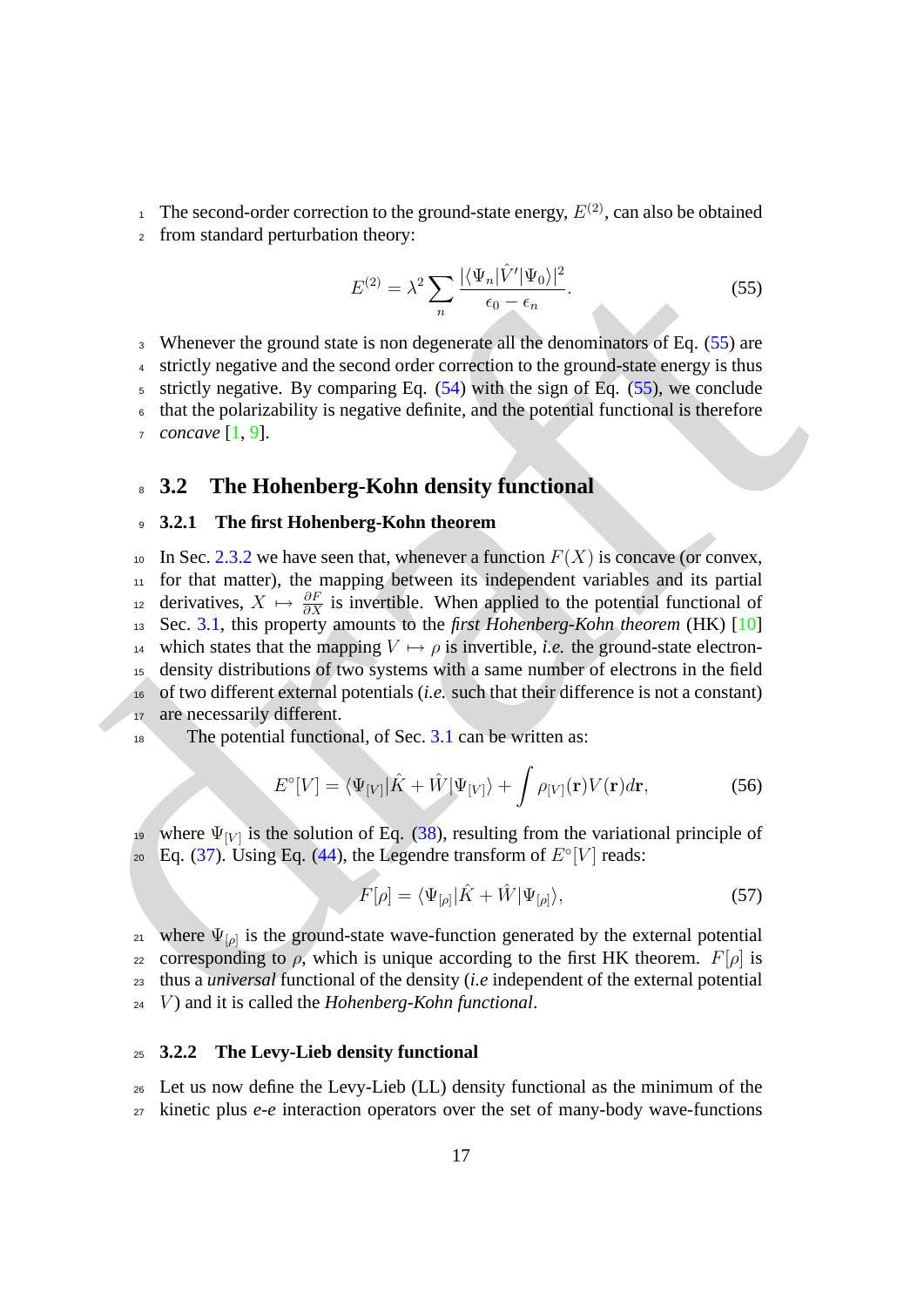<sup>1</sup> which correspond to a same given density,  $\rho(\mathbf{r})$ :

<span id="page-17-1"></span>
$$
F_{LL}[\rho] = \min_{\Psi} \langle \Psi | \hat{K} + \hat{W} | \Psi \rangle; \quad \langle \Psi | \hat{\rho}(\mathbf{r}) | \Psi \rangle = \rho(\mathbf{r}). \tag{58}
$$

<sup>2</sup> This constrained variational problem can be solved using the method of Lagrange

3 multipliers of Sec. 2.2.2:

$$
\delta\left(\langle\Psi|\hat{K}+\hat{W}|\Psi\rangle+\int V(\mathbf{r})[\langle\Psi|\hat{\rho}(\mathbf{r})|\Psi\rangle-\rho(\mathbf{r})]d\mathbf{r}\right)=0,
$$
\n(59)

4 where  $V(\mathbf{r})$  plays the role of a (functional) Lagrange multiplier. As usual, varia-

<sup>5</sup> tion with respect to the Lagrange multipliers gives the equations for the constraints

6 [see Eq. (58)], whereas variation with respect to  $\Psi$  gives:

$$
\left(\hat{K} + \hat{W} + \int V(\mathbf{r})\hat{\rho}(\mathbf{r})d\mathbf{r}\right)\Psi = 0,
$$
\n(60)

7 This constr[a](#page-14-0)ined variational problem can be solved using the method of Lagrange<br>
a multipliers of Sec. 2.2.2:<br>  $\oint (\langle \Psi | \vec{K} + i\hat{V} | \Psi \rangle + \int V(\mathbf{r}) \langle \Psi | \partial(\mathbf{r}) | \Psi \rangle - \rho(\mathbf{r})] d\mathbf{r}) = 0$ , (59)<br>
4 where  $V(\mathbf{r})$  plays t  $\sigma$  which is the Schrödinger equation for a system of interacting electrons in the  $\frac{1}{8}$  external potential  $V(\bf{r})$  whose arbitrary reference energy has been chosen so as <sup>9</sup> to make the eigenvalue vanish. This shows that, whenever the minimum of Eq. <sup>10</sup> (58) exists, the value of the LL functional equals the expectation value of  $\hat{K} + \hat{T}$ 11 evaluated over the ground-state wave-function that has  $\rho$  as density distribution, 12 and hence  $F_{LL}[\rho] = F_{HK}[\rho]$ . The minimum may not exist for some  $\rho(\mathbf{r})$ . In this 13 case, the HK functional is not defined, which means that  $\rho(\mathbf{r})$  is not the ground-14 state charge density of any physical system  $(\rho(\mathbf{r}))$  is said in this case to be not <sup>15</sup> v*-representable*).

<sup>16</sup> The conditions that a density has to fulfill in order to be *v*-representable are 17 poorly known. The concavity of the polarizability, Sec. 3.1.1, can be used to show  $18$  that if a density is *v*-representable, any normalized function sufficiently close to 19 it is also v-representable [9]. When a density is not v-representable, the LL func-<sup>20</sup> tional can be equally defined as the *infimum* of  $\hat{K} + \hat{W}$ , rather than the minimum, <sup>21</sup> provided that *ρ* is at least '*N*-representable' (*i.e.* it can be expressed by Eq. (40)  $22$  for some antisymmetric wave-function,  $\Psi$ , not necessarily the ground state of any <sup>23</sup> physical system).

### <span id="page-17-0"></span><sup>24</sup> **3.2.3 The second Hohenberg-Kohn theorem**

25 According to the results of Sec. 2.3, the original *potential* functional,  $E^{\circ}[V]$ , can 26 be obtained as the *inverse Legendre transform* of the density functional,  $F[\rho]$ . In  $27$  particular, using the variational principle expressed by Eq. (26), one has:

<span id="page-17-2"></span>
$$
E^{\circ}[V] = \min_{\rho} \left( F[\rho] + \int V(\mathbf{r}) \rho(\mathbf{r}) d\mathbf{r} \right) \tag{61}
$$

$$
= F\left[\rho_{[V]}\right] + \int V(\mathbf{r})\rho_{[V]}(\mathbf{r})d\mathbf{r},\tag{62}
$$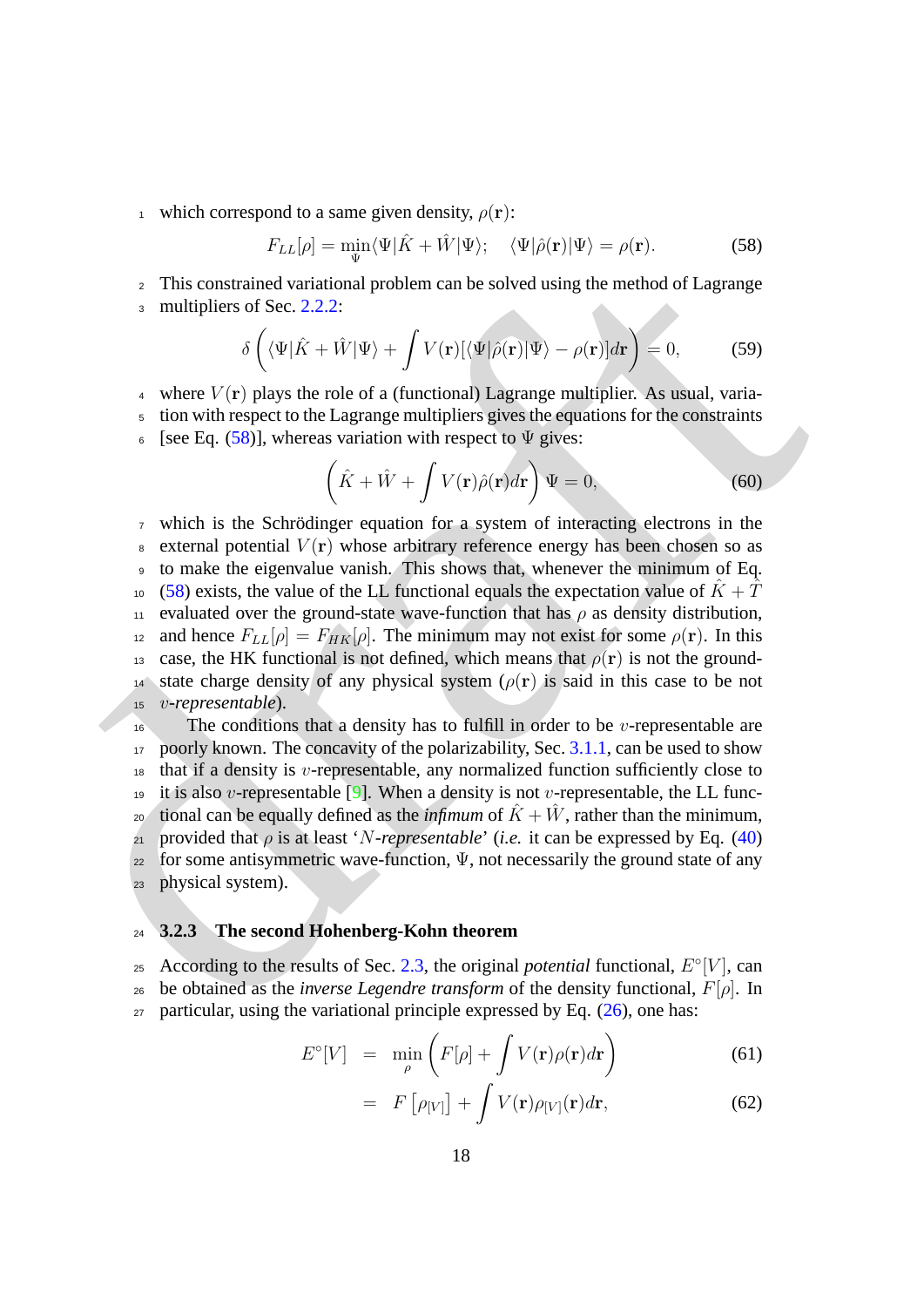<sup>1</sup> where  $\rho_{[V]}$  is the density distribution that solves the variational problem, Eq. [\(61\)](#page-17-2).

<sup>2</sup> Eq. [\(61\)](#page-17-2) is usually referred to as the *second Hohenberg-Kohn theorem*. Its differ-

3 ential form usually includes a Lagrange multiplier,  $\mu$ :

<span id="page-18-1"></span>
$$
\frac{\delta F}{\delta \rho(\mathbf{r})} + V(\mathbf{r}) = \mu,\tag{63}
$$

4 which would account for the constraint on the total number of electrons:  $\int \rho(\mathbf{r})d\mathbf{r} =$ 

5 N. The value of  $\mu$  can be incorporated in the definition of V if the variation of  $\rho$  $6\text{ is restricted to the set of }N\text{-representable densities, which has to be done in any$ 

<sup>7</sup> case (otherwise, nor the HK, nor even the more general LL functional, would be

<sup>8</sup> defined).

### <span id="page-18-0"></span><sup>9</sup> **3.3 The Kohn-Sham equations**

 The theory of Hohenberg and Kohn, as encompassed in the two *theorems* of sec- tion 3.2, would be almost trivial if all the arguments based on the use of Legendre transforms could be made rigorous. Unfortunately this is not the case and many important properties of the energy functional, including its very domain of def- inition, are poorly known, not to mention our inability to compute it from first principles, other than solving the Schrodinger equation (which is exactly what ¨ DFT was designed to avoid in the first place). DFT would thus be kind of void if workable and sufficiently accurate approximations to the density functional were not available. The fundamental paper of Kohn and Sham (KS) [12] provides a path to an entire class of such approximations.

or contain only us and for the constraint on the plane interpretations  $\int_C f(x) dx = \frac{1}{2} \int_C f(x) dx$ <br>  $\int_C f(x) dx = \frac{1}{2} \int_C f(x) dx$ <br>  $\int_C f(x) dx = \frac{1}{2} \int_C f(x) dx$ <br>  $\int_C f(x) dx$  are the constraint on the definition of  $V$  if the variation o <sup>20</sup> The central idea of Kohn and Sham is to subtract from the HK (or LL) density functional any sensible contribution to it that is *i)* physically motivated and *ii)* easily calculable. By doing so one would confine all of our ignorance into the difference, in the hope that it is small and easy to approximate accurately. The HK density functional is the sum of a kinetic plus an *e-e* interaction term. When applied to a system of non interacting electrons, the *first HK theorem* states that the kinetic energy of its ground state,  $T_0$ , is a well defined functional of its ground-27 state density:  $\rho \mapsto V \mapsto \Psi \mapsto T_0[\rho]$ .  $T_0[\rho]$  is in fact the HK (or LL, if one prefers) density functional for a system of non interacting electrons. Of course,  $_{29}$   $T_0$  is *not* the kinetic energy of any system of interacting electrons, but it can be used in the KS construction as a first approximation to it. Analogously, we can separate out of the *e-e* interaction energy a classical contribution, corresponding 32 to the electrostatic self-interaction of a classical charge-density distribution,  $\rho(\mathbf{r})$ . For reasons that will become apparent shortly, this classical contribution is usually referred to as the *Hartree* energy:

<span id="page-18-2"></span>
$$
E_H[\rho] = \frac{1}{2} \int \frac{\rho(\mathbf{r})\rho(\mathbf{r}')}{|\mathbf{r} - \mathbf{r}'|} d\mathbf{r} d\mathbf{r}'. \tag{64}
$$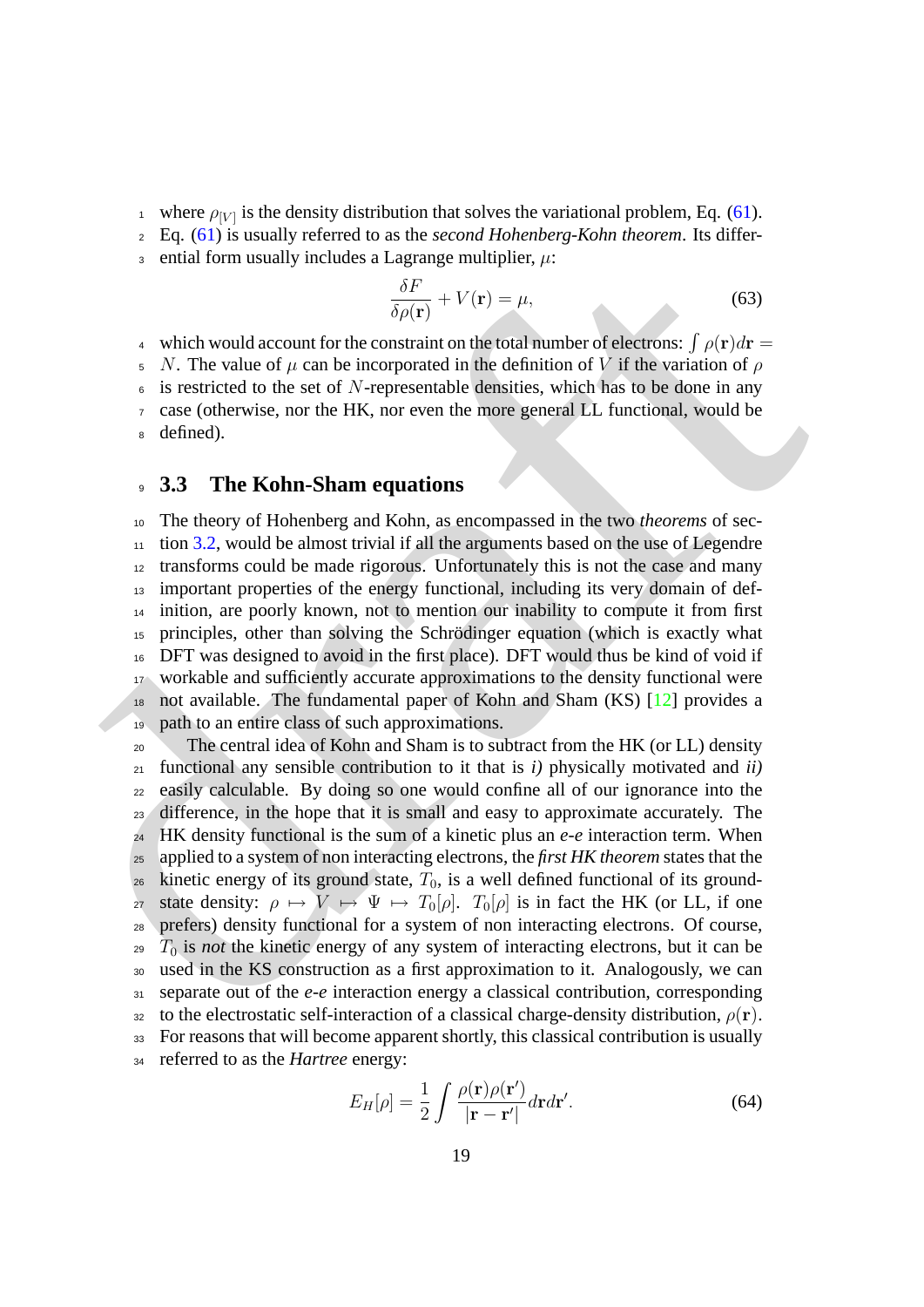<sup>1</sup> Following KS, the following ansatz can be made for the HK functional:

<span id="page-19-0"></span>
$$
F[\rho] = T_0[\rho] + E_H[\rho] + E_{xc}[\rho],\tag{65}
$$

*z* whe[r](#page-18-2)e the exchange-correlation (XC) energy, *b*<sub>20</sub>, is the sum of the [d](#page-19-1)ifferences<br>
between the system's kinetic and  $\alpha e$  interaction energies and  $T_{\alpha}$ , respectively. Strictly speaking, Eq. (65) is nothing but a 2 where the exchange-correlation (XC) energy,  $E_{xc}$ , is the sum of the differences <sup>3</sup> between the system's kinetic and  $e$ - $e$  interaction energies and  $T_0$  and  $E_H$ , respec- tively. Strictly speaking, Eq. (65) is nothing but a *definition* of the XC energy which was in fact named *stupidity energy* by R.P. Feynman [13], because it is the difference between what we can compute and what we can't! The actual use of the very concept of XC energy will depend on our ability to find approximations to it which are accurate enough and easy to compute in practice. Before dwelling further upon the definition, computation, and use of the XC functional, let us make the final step of the Kohn-Sham's path which leads to a practical scheme for using DFT in actual calculations. By using the ansatz of Eq. (65), the differential form of the HK variational principle, Eq.  $(63)$ , would read:

<span id="page-19-1"></span>
$$
\frac{\delta T_0}{\delta \rho(\mathbf{r})} + V(\mathbf{r}) + V_H(\mathbf{r}) + \mu_{xc}(\mathbf{r}) = \mu,
$$
\n(66)

<sup>13</sup> where the Hartree potential,  $V_H(\mathbf{r})$ , is the functional derivative of the Hartree <sup>14</sup> energy functional, Eq. (64):

$$
V_H(\mathbf{r}) = \int \frac{\rho(\mathbf{r}')}{|\mathbf{r} - \mathbf{r}'|} d\mathbf{r}',\tag{67}
$$

<span id="page-19-4"></span><sup>15</sup> and  $\mu_{xc}(\mathbf{r})$  is the (unknown) functional derivative of the (unknown) XC functional: 16

<span id="page-19-3"></span>
$$
\mu_{xc}(\mathbf{r}) = \frac{\delta E_{xc}}{\delta \rho(\mathbf{r})}.
$$
\n(68)

<sup>17</sup> Eq. (66) is formally equivalent to the HK variational principle for a system of *non* <sup>18</sup> *interacting* electrons, subject to an effective potential:

$$
V_{KS}(\mathbf{r}) = V(\mathbf{r}) + V_H(\mathbf{r}) + \mu_{xc}(\mathbf{r}).
$$
\n(69)

 The cleverness of this observation stems from the fact that we do know how to calculate the ground-state density—as well as any other property which can be expressed as the expectation value of a local one-electron operator,  $\hat{O} = \sum_i O(\mathbf{r}_i)$ — of non-interacting electron systems:

<span id="page-19-2"></span>
$$
\langle \Psi | \hat{O} | \Psi \rangle = \int O(\mathbf{r}) \rho(\mathbf{r}) d\mathbf{r}, \qquad (70)
$$

$$
\rho(\mathbf{r}) = \sum_{n} |\phi_n(\mathbf{r})|^2, \tag{71}
$$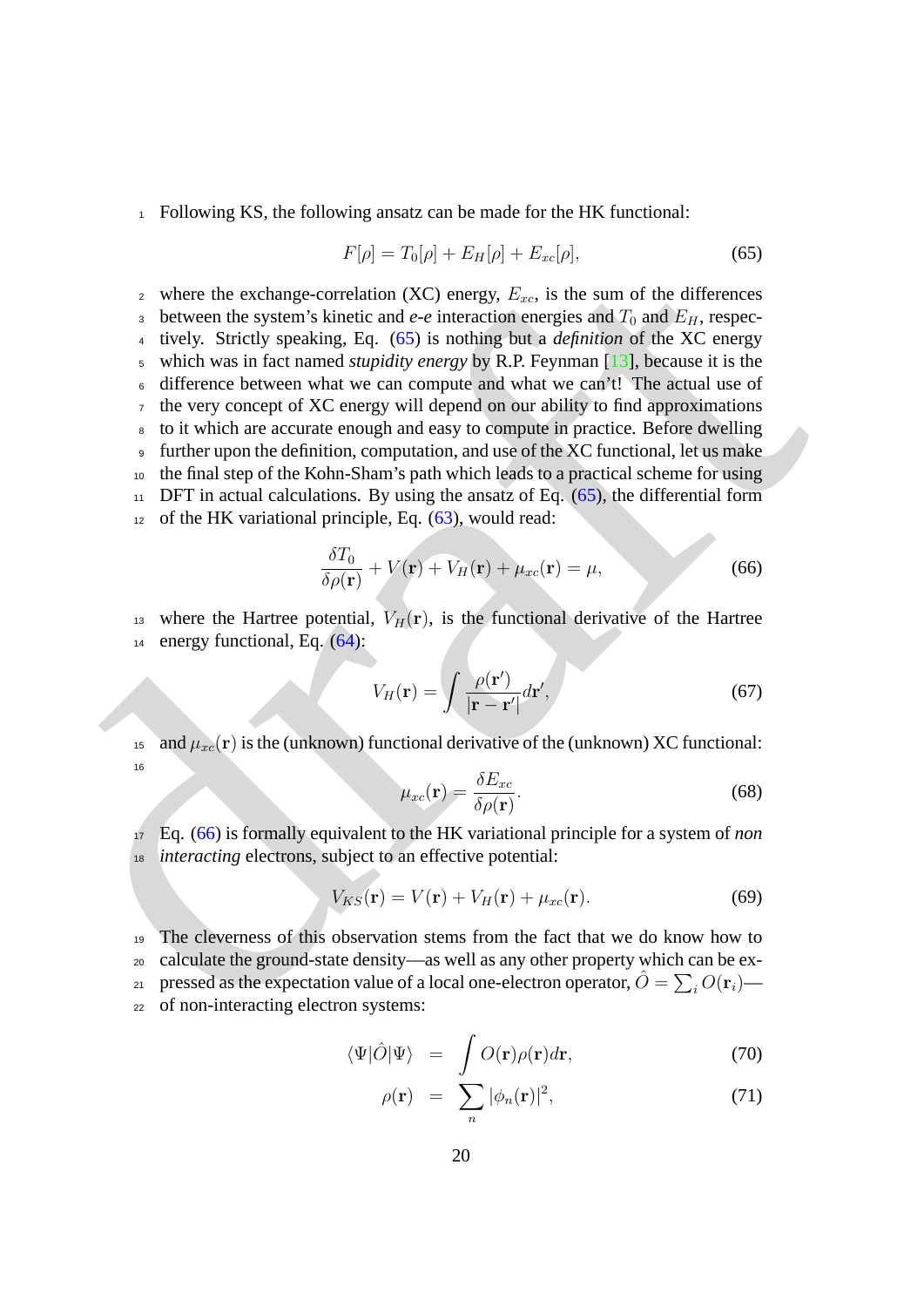- <sup>1</sup> where the sum extends over the first N low-lying eigenfunctions of the one-body
- 2 Schrdinger equation:

<span id="page-20-1"></span>
$$
\left(-\frac{1}{2}\frac{\partial^2}{\partial \mathbf{r}^2} + V_{KS}(\mathbf{r})\right)\phi_n(\mathbf{r}) = \epsilon_n \phi_n(\mathbf{r}).\tag{72}
$$

- <sup>3</sup> Once this equation has been solved, the ground-state energy can in principle be
- 4 calculated using  $(62)$ ,  $(65)$ , and  $(71)$ , and the obvious prescription for the non-<sup>5</sup> interacting kinetic energy:

<span id="page-20-0"></span>
$$
T_0[\rho] = -\frac{1}{2} \sum_n \int \phi_n^{\star}(\mathbf{r}) \frac{\partial^2 \phi_n(\mathbf{r})}{\partial \mathbf{r}^2} d\mathbf{r}.
$$
 (73)

<sup>6</sup> The result reads:

$$
E^{\circ}[V] = -\frac{1}{2} \sum_{n} \int \phi_{n}^{\star}(\mathbf{r}) \frac{\partial^{2} \phi_{n}(\mathbf{r})}{\partial \mathbf{r}^{2}} d\mathbf{r} + \int V(\mathbf{r}) \rho(\mathbf{r}) d\mathbf{r} + E_{H}[\rho] + E_{xc}[\rho]. \tag{74}
$$

Eq. (74) can be rewritten in a different form which is often used in applications. Let us consider the ground-state energy of the auxiliary Kohn-Sham system of non-interacting electrons, which equals the sum of the N lowest-lying eigenvalues of Eq. (72):

$$
\sum_{n} \epsilon_{n} = -\frac{1}{2} \sum_{n} \int \phi_{n}^{\star}(\mathbf{r}) \frac{\partial^{2} \phi_{n}(\mathbf{r})}{\partial \mathbf{r}^{2}} d\mathbf{r} + \int V(\mathbf{r}) \rho(\mathbf{r}) d\mathbf{r} + \int \mu_{xc}(\mathbf{r}) \rho(\mathbf{r}) d\mathbf{r}.
$$
 (75)

 $7\;\;$  By comparing Eq. (75) with Eq. (74), we arrive at the expression:

<span id="page-20-3"></span><span id="page-20-2"></span>
$$
E^{\circ}[V] = \sum_{n} \epsilon_n - \int \mu_{xc}(\mathbf{r}) \rho(\mathbf{r}) d\mathbf{r} - \frac{1}{2} E_H[\rho] + E_{xc}[\rho]. \tag{76}
$$

 $\left(-\frac{1}{2}\frac{\partial^2}{\partial r^2} + V_{KS}(\mathbf{r})\right) \phi_n(\mathbf{r}) = \epsilon_n \phi_n(\mathbf{r})$  $\left(-\frac{1}{2}\frac{\partial^2}{\partial r^2} + V_{KS}(\mathbf{r})\right) \phi_n(\mathbf{r}) = \epsilon_n \phi_n(\mathbf{r})$  $\left(-\frac{1}{2}\frac{\partial^2}{\partial r^2} + V_{KS}(\mathbf{r})\right) \phi_n(\mathbf{r}) = \epsilon_n \phi_n(\mathbf{r})$ . (72)<br>  $\therefore$  Once this equation has been solved, the ground-state energy can in principle be<br>  $\epsilon$  calculated using (62), (65), and (71), and the obvious prescr 8 All in all, the Kohn-Sham ansatz allows one to replace the very complicated 9 many-body Schrödinger equation, Eq.  $(38)$ , for the ground state of a system of  $10<sub>10</sub>$  interacting electrons with the much handier Schrödinger equation for a system of 11 non-interacting electrons, Eq.  $(72)$ , where, however, the effective potential,  $V_{KS}$ ,  $12$  depends on its own solutions through Eqs. (69) and (71). For this reason, this 13 Schrödinger equation is said to be *self-consistent* or *non-linear*. Eq. (72) has a <sup>14</sup> very similar structure to the Hartree equation [\[14\]](#page-29-6), where the Hartree potential 15 generated by the classical charge-density distribution,  $\rho(\mathbf{r})$ , is supplemented with <sup>16</sup> an appropriate XC term,  $\mu_{xc}(\mathbf{r})$ , Eq. [\(68\)](#page-19-4). Of course, our ability to even state Eq. <sup>17</sup> [\(72\)](#page-20-1) depends on our knowledge (or lack thereof) of the XC energy, Eq. [\(65\)](#page-19-0), and  $18$  potential, Eq.  $(68)$ .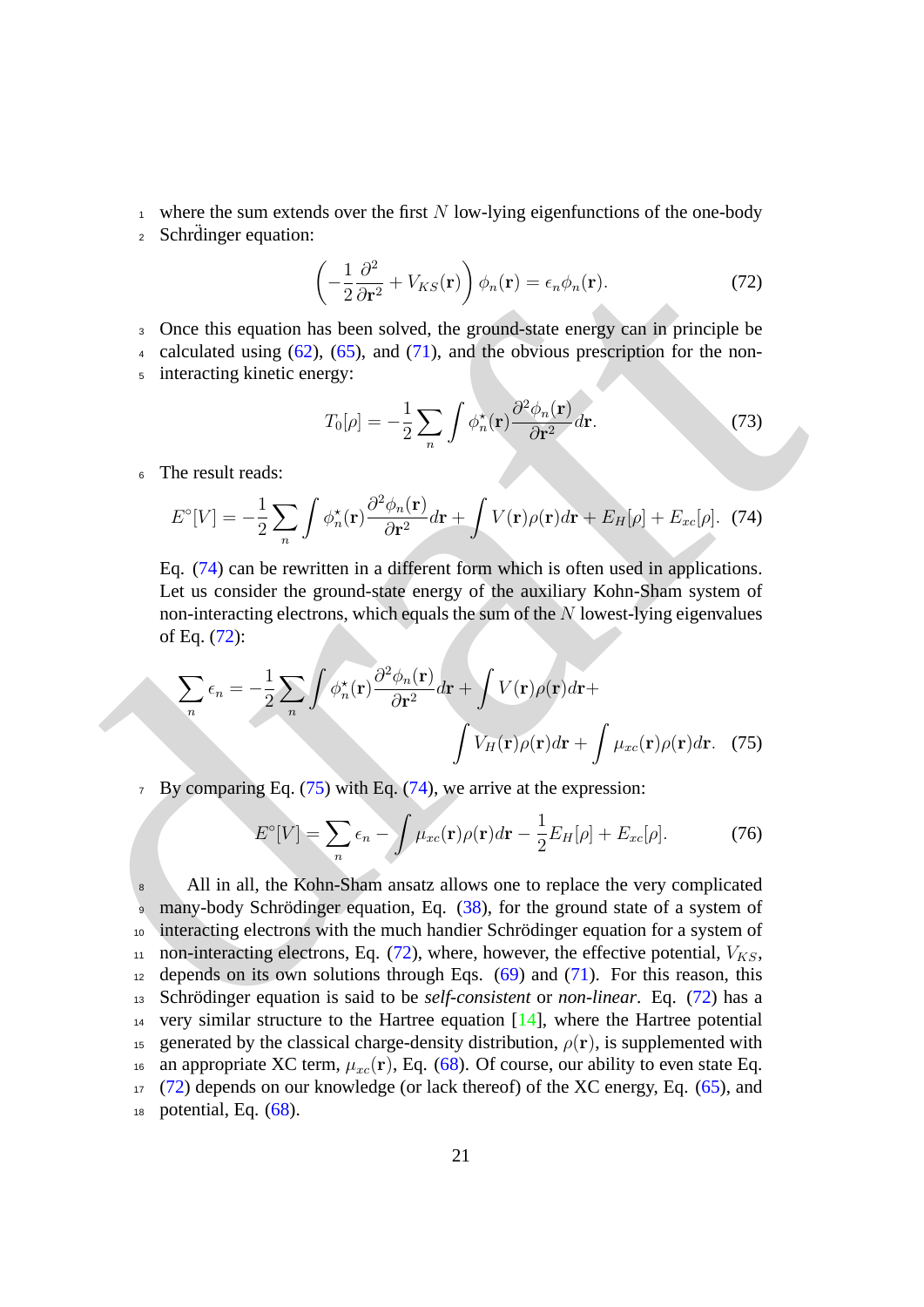### <span id="page-21-0"></span><sup>1</sup> **3.4 The local-density approximation**

s siy is constant,  $\rho(r) = \frac{5\pi}{10} = n$  $\rho(r) = \frac{5\pi}{10} = n$  $\rho(r) = \frac{5\pi}{10} = n$ , an[d](#page-21-2) any functional of  $\rho(r)$  reduces to a function of the density  $\lambda$ , where  $\Omega$  and  $N$  are the total volume and number of electrons,<br>
a respectively, and  $\kappa/\mu$  the energy per 2 In a homogeneous system  $(V(\mathbf{r}) = \text{cnst: the }homogeneous \text{ electron } gas)$ , the dens sity is constant,  $\rho(\mathbf{r}) = \frac{N}{\Omega} \equiv n$ , and any functional of  $\rho(\mathbf{r})$  reduces to a function of 4 n:  $E[\rho] = N\epsilon(n)$ , where  $\Omega$  and N are the total volume and number of electrons, 5 respectively, and  $\epsilon(n)$  the energy per particle in the homogeneous electron gas as <sup>6</sup> a function of the density. A common approximation to the density dependence of  $\tau$  energy functionals assumes that each small volume of the system,  $\omega_i$ , contributes <sup>8</sup> to the energy the same amount that a same volume would in a homogeneous elec-<sup>9</sup> tron gas with a density equal to the local density of the inhomogeneous system <sup>10</sup> (*local density approximation*, LDA):

<span id="page-21-1"></span>
$$
E[\rho] \approx \sum_{i} \rho_{i} \omega_{i} \epsilon(\rho_{i})
$$
  
 
$$
\approx \int \epsilon(\rho(\mathbf{r})) \rho(\mathbf{r}) d\mathbf{r}.
$$
 (77)

11 When applied to the independent-electron kinetic energy functional,  $T_0[\rho]$ , Eq.

 $12 \quad (77)$  gives rise to the Thomas-Fermi approximation [15, 16]:

<span id="page-21-2"></span>
$$
T_{TF}[\rho] = \frac{3\hbar^2}{10m} (3\pi)^{\frac{2}{3}} \int \rho(\mathbf{r})^{\frac{5}{3}} d\mathbf{r}.
$$
 (78)

<sup>13</sup> Eq. (78) results in a rather poor approximation for the kinetic energy, which is however capable to provide qualitatively meaningful results for atoms. The Hartree energy, Eq. (64), cannot be approximated by any sensible local-density form because of the long-range Coulomb interaction between distant charge fluc- tuations. It turns out, however, that when applied to the exchange-correlation energy functional, the LDA gives surprisingly good results. In the LDA, the XC energy functionals reads:

<span id="page-21-3"></span>
$$
E_{xc}^{LDA}[\rho] = \int \varepsilon_{xc}(\rho(\mathbf{r})) \rho(\mathbf{r}) d\mathbf{r},\tag{79}
$$

20 where  $\varepsilon_{xc}(n)$  is the difference between the energy per particle of a homogeneous  $21$  electron gas at density n, which can be obtained from very accurate Quantum  $22$  Monte Carlo calculations [17], and the corresponding independent-electron result,  $\varepsilon_0(n) = \frac{3\hbar^2}{10n}$  $\epsilon_0(n) = \frac{3\hbar^2}{10m}(3\pi)^{\frac{2}{3}}n^{\frac{2}{3}}$ , *cf.* Eq. (78). The functional derivative of Eq. (79) gives the <sup>24</sup> LDA XC potential:

$$
\mu_{xc}^{LDA} = \varepsilon_{xc}(\rho(\mathbf{r})) + \rho(\mathbf{r})\varepsilon_{xc}'(\rho(\mathbf{r})),\tag{80}
$$

25 where  $\varepsilon'_{xc}(n)$  is the derivative of  $\varepsilon_{xc}(n)$ .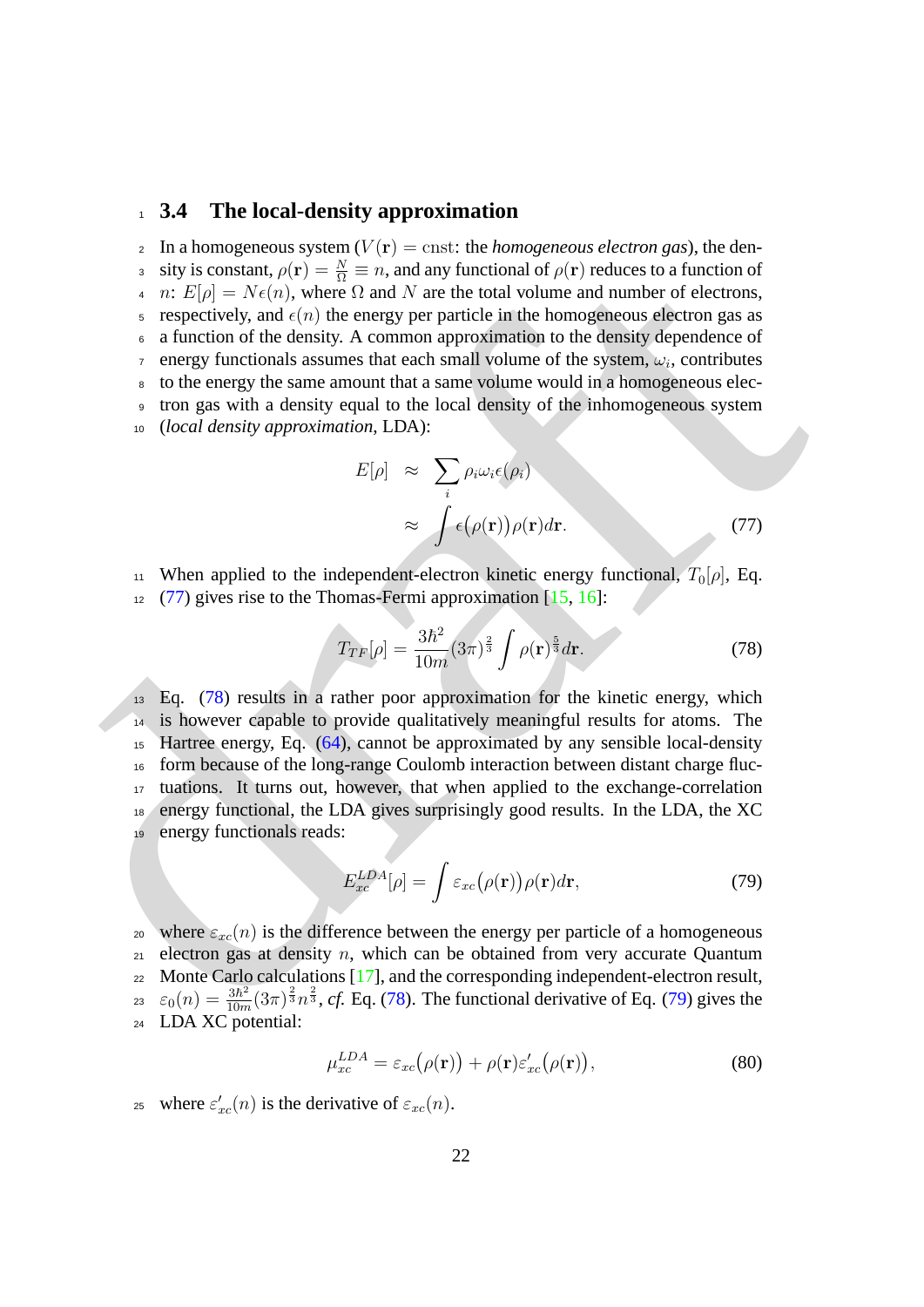<span id="page-22-1"></span><sup>1</sup> The LDA was demonstrated to be exact in the two limits of slowly varying <sup>2</sup> densities,

$$
\frac{|\nabla \rho(\mathbf{r})|}{\rho(\mathbf{r})} \ll k_F(\mathbf{r}) = \left(3\pi^2 \rho(\mathbf{r})\right)^{\frac{1}{3}},\tag{81}
$$

<sup>3</sup> where  $k_F(\mathbf{r})$  is the *local Fermi momentum*, and in that of high density ( $\rho(\mathbf{r})a_0^3 \gg$ 

4 1,  $a_0$  being the Bohr radius) [12].

### <span id="page-22-0"></span><sup>5</sup> **3.5 Pair correlations, correlation holes, and energy functionals**

where  $k_F(\mathbf{r})$  $k_F(\mathbf{r})$  $k_F(\mathbf{r})$  is the *local Femini momentum*, and in that of high density  $\rho(\mathbf{r})$  is where  $k_F(\mathbf{r})$  is the *local Femini momentum*, and in that of high density  $\rho(\mathbf{r})a_0^2 \gg$ <br>
4 1,  $a_0$  being the Bohr cradinal Real materials hardly satisfy the conditions originally set for the validity of the LDA. The success met by over 40 years of DFT practice demonstrates though that the predictive power of LDA is much superior than could be expected from the original statements by Kohn and Sham. Some of this success can be explained on the basis of the properties of the *exchange-correlation hole* [18] that we are now 11 going to introduce and describe.

<sup>12</sup> We have seen in Sec. 3.2, Eq.  $(57)$ , that the HK density functional is the sum of the ground-state expectation values of the kinetic-energy and *e-e* interaction operators, which are one-body and two-body operators, respectively. Let us see how one- and two-body expectation values can be expressed in general in terms of reduced density matrices.

17 Let  $\hat{O} = \sum_{i} \hat{o}(i)$  be a (generally non-local) one-body operator. Its ground-<sup>18</sup> state expectation value reads:

$$
\langle \Psi | \hat{O} | \Psi \rangle = \sum_{i} \int \Psi^{\star}(\mathbf{r}_{1}, \mathbf{r}_{2}, \cdots \mathbf{r}_{i}, \cdots \mathbf{r}_{N}) o(\mathbf{r}_{i}, \mathbf{r}'_{i}) \times \n\Psi(\mathbf{r}_{1}, \mathbf{r}_{2}, \cdots \mathbf{r}'_{i}, \cdots \mathbf{r}_{N}) d\mathbf{r}_{1} d\mathbf{r}_{2} \cdots d\mathbf{r}_{i} d\mathbf{r}'_{i} \cdots d\mathbf{r}_{N}
$$
\n(82)\n
$$
= \int o(\mathbf{r}, \mathbf{r}') \gamma(\mathbf{r}, \mathbf{r}') d\mathbf{r} d\mathbf{r}',
$$
\n(83)

<sup>19</sup> where  $o(\mathbf{r}, rr') = \langle \mathbf{r} | \hat{o} | \mathbf{r}' \rangle$  is the kernel of the  $\hat{o}$  operator, and

$$
\gamma(\mathbf{r}, \mathbf{r}') = N \int \Psi^{\star}(\mathbf{r}, \mathbf{r}_2, \cdots \mathbf{r}_N) \Psi(\mathbf{r}', \mathbf{r}_2, \cdots \mathbf{r}_N) d\mathbf{r}_2 d\mathbf{r}_3 \cdots d\mathbf{r}_N
$$
 (84)

<sup>20</sup> is the one-electron density matrix. Expectation values of local one-electron oper-<sup>21</sup> ators can be expressed in terms of the diagonal of the one-electron density matrix:  $22$ 

<span id="page-22-2"></span>
$$
\rho(\mathbf{r}) = \gamma(\mathbf{r}, \mathbf{r}),\tag{85}
$$

<sup>23</sup> which is of course the electron charge-density distribution, Eqs. [\(39\)](#page-14-1) and [\(40\)](#page-14-1). <sup>24</sup> The evaluation of expectation values of differential operators, such as *e.g.*, the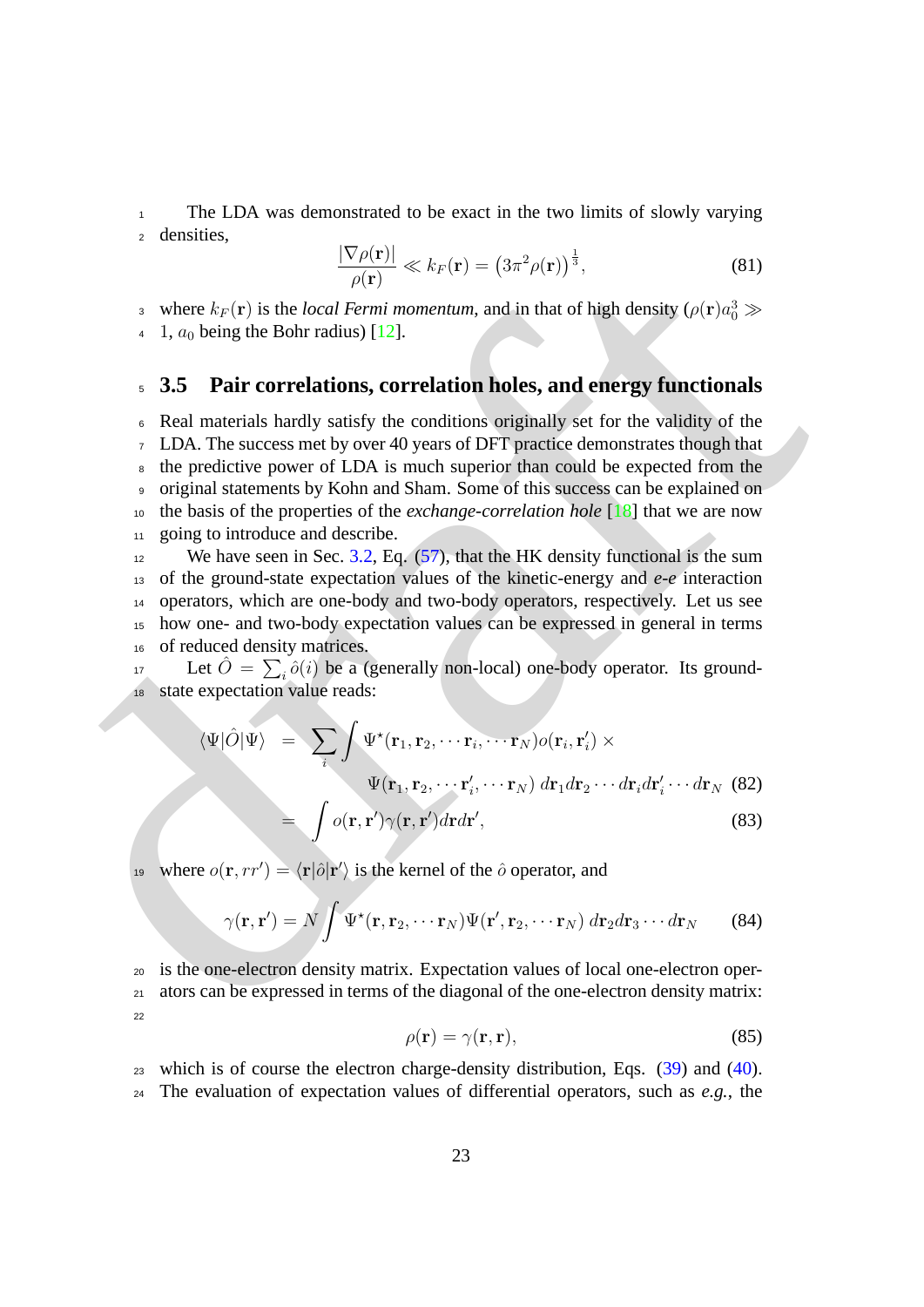kinetic-energy operator  $\hat{K}$  requires the knowledge of off-diagonal elements of the <sup>2</sup> density matrix:

$$
\langle \hat{K} \rangle = -\frac{\hbar^2}{2m} \int \left[ \frac{\partial^2}{\partial \mathbf{r}'^2} \gamma(\mathbf{r}, \mathbf{r}') \right]_{\mathbf{r} = \mathbf{r}'} d\mathbf{r}.
$$
 (86)

<sup>3</sup> Let us now consider the case of a local<sup>1</sup> two-electron operator,  $\hat{W} = \frac{1}{2}$ <sup>4</sup>  $\hat{W} = \frac{1}{2} \sum_{i \neq j} w(\mathbf{r}_i, \mathbf{r}_j)$ . Without loss of generality we can assume that  $\hat{W}$  is the  $e$ -*e* interaction operator, so that  $w(\mathbf{r}_1, \mathbf{r}_2) = \frac{1}{|\mathbf{r}_1 - \mathbf{r}_2|}$ . Its ground-state expectation <sup>6</sup> value is:

$$
\langle \Psi | \hat{W} | \Psi \rangle = \frac{1}{2} \int \frac{\rho^{(2)}(\mathbf{r}_1, \mathbf{r}_2)}{|\mathbf{r}_1 - \mathbf{r}_2|} d\mathbf{r}_1 d\mathbf{r}_2, \tag{87}
$$

<sup>7</sup> where:

<span id="page-23-1"></span>
$$
\rho^{(2)}(\mathbf{r}_1, \mathbf{r}_2) = N(N-1)P^{(2)}(\mathbf{r}_1, \mathbf{r}_2)
$$
\n(88)

$$
\equiv \Gamma(\mathbf{r}_1, \mathbf{r}_2; \mathbf{r}_1, \mathbf{r}_2), \tag{89}
$$

 $P^{(2)}$  being the pair probability density and  $\Gamma$  the two-electron density matrix:

$$
\Gamma(\mathbf{r}_1, \mathbf{r}_2; \mathbf{r}'_1, \mathbf{r}'_2) = N(N-1) \int \Psi^{\star}(\mathbf{r}_1, \mathbf{r}_2, \mathbf{r}_3, \cdots \mathbf{r}_N) \times
$$
  

$$
\Psi(\mathbf{r}'_1, \mathbf{r}'_2, \mathbf{r}_3, \cdots \mathbf{r}_N) d\mathbf{r}_3 \cdots d\mathbf{r}_N.
$$
 (90)

8 The pair probability density can be written as:

$$
P^{(2)}(\mathbf{r}_1, \mathbf{r}_2) = P^{(1)}(\mathbf{r}_1)\pi(\mathbf{r}_2|\mathbf{r}_1),
$$
\n(91)

(K) =  $-\frac{1}{2n}$   $\int_{0}^{1} \frac{1}{(n+2)} (2n+1)^2 \int_{x-x}^{x} dx$  (86)<br>
1 Let us now consider the case of a local invo-selectron operator,<br>
4  $W = \frac{1}{2} \sum_{i \neq j} w(r_i, r_i)$ . Without loss of generality we can assume that  $W$  is the<br>
e <sup>9</sup> where  $\pi(\mathbf{r}_2, \mathbf{r}_1)$  is the *conditional* probability density for an electron sitting at  $10 \text{ r}_2$ , given that another electron sits at  $r_1$ . If the electrons were uncorrelated, the <sup>11</sup> conditional probability would be equal to the one-electron reduced probability:  $\pi(\mathbf{r}_2|\mathbf{r}_1) = P^{(1)}(\mathbf{r}_2) \equiv \rho(\mathbf{r}_2)/N$ . In the presence of electronic correlations, the  $13$  pair density, Eq.  $(88)$ , reads:

<span id="page-23-2"></span>
$$
\rho^{(2)}(\mathbf{r}_1, \mathbf{r}_2) = \rho(\mathbf{r}_1)(N-1)\pi(\mathbf{r}_2|\mathbf{r}_1) \tag{92}
$$

$$
= \rho(\mathbf{r}_1) [\rho(\mathbf{r}_2) - (N-1)\pi(\mathbf{r}_2|\mathbf{r}_1) - \rho(\mathbf{r}_2)] \tag{93}
$$

$$
= \rho(\mathbf{r}_1)\rho(\mathbf{r}_2) + \rho(\mathbf{r}_1)h_{xc}(\mathbf{r}_1, \mathbf{r}_2), \qquad (94)
$$

14 where the *exchange-correlation hole*,  $h_{xc}$ , is defined as:

$$
h_{xc}(\mathbf{r}_1, \mathbf{r}_2) = (N-1)\pi(\mathbf{r}_2|\mathbf{r}_1) - \rho(\mathbf{r}_2). \tag{95}
$$

<span id="page-23-0"></span><sup>1</sup>We restrict ourselves to local two-electron operators because the *e-e* interaction, which is the only relevant such operator occurring in nature, is local. In the case of one-electron operators, instead there are a few important ones, such as the kinetic energy, momentum, current density, etc. which are non-local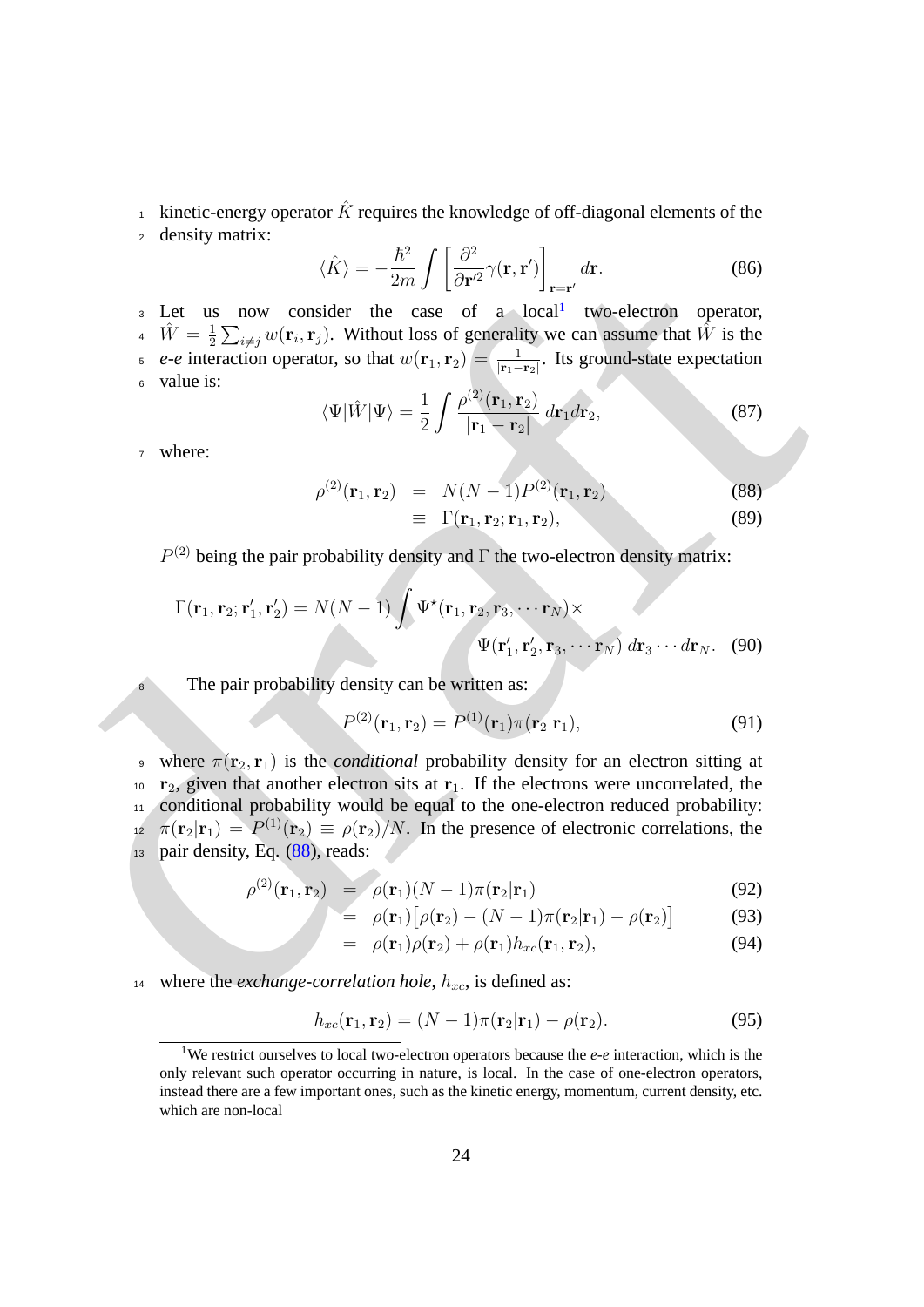1 The XC hole as a function of  $r_2$  is normalized to −1 because it is the difference 2 between two functions normalized to  $N - 1$  and N.

<span id="page-24-3"></span><sup>3</sup> Eq. [\(94\)](#page-23-2) allows one to write the ground-state expectation value of the *e-e* <sup>4</sup> interaction in terms of the ground-state electron density distribution and XC hole: 5

 $\langle \hat{W} \rangle = E_H[\rho] + \int \rho(\mathbf{r}_1)\varepsilon(\mathbf{r}_1)d\mathbf{r}_1,$  (96)

<span id="page-24-0"></span><sup>6</sup> where:

$$
\varepsilon(\mathbf{r}_1) = \frac{1}{2} \int \frac{h_{xc}(\mathbf{r}_2 | \mathbf{r}_1)}{|\mathbf{r}_1 - \mathbf{r}_2|} d\mathbf{r}_2.
$$
 (97)

[a](#page-29-10) interaction in terms of when the ground-state electron density distribution and XC bole:<br>  $\langle fV \rangle = E_H[\rho] + \int \rho(\mathbf{r}) \langle \mathbf{r}(\mathbf{r}) \rangle d\mathbf{r}$ , (96)<br>  $\epsilon$  where:<br>  $\epsilon(\mathbf{r}) = \frac{1}{2} \int \frac{h_{\alpha}(\mathbf{r}_2|\mathbf{r})}{|\mathbf{r}_1 - \mathbf{r}_2|} d\$  One would be tempted to identify the expression of Eq. (97) with the XC contribu- tion to the HK functional, Eq. (65). Actually, this cannot be done because the XC energy, as defined in Eq. (65), also contains a kinetic contribution,  $\langle K \rangle - T_0[\rho]$ . In order to express the sum of the kinetic plus potential energy contributions to the XC functional in terms of the latter alone, it is convenient to introduce and use the concept of *adiabatic connection* [18].

13 Let  $\hat{H}_{\lambda}$  be the Hamiltonian:

$$
\hat{H}_{\lambda} = \hat{K} + \lambda \hat{W} + \hat{V}_{\lambda},\tag{98}
$$

<sup>14</sup> where  $0 \leq \lambda \leq 1$  is a parameter, and the external potential  $V_{\lambda}(\mathbf{r})$  is determined <sup>15</sup> by the condition that the ground-state charge density determined by  $H_{\lambda}$  is inde-16 pendent of  $\lambda$ ,  $\rho_{\lambda}(\mathbf{r}) = \rho(\mathbf{r})$ . This condition shows that for  $\lambda = 1$   $V_{\lambda}$  equals the 17 physical external potential acting on the systems, whereas for  $\lambda = 0$  it equals the <sup>18</sup> Kohn-Sham potential:

$$
V_{\lambda=1}(\mathbf{r}) = V(\mathbf{r}) \tag{99}
$$

<span id="page-24-2"></span>
$$
V_{\lambda=0}(\mathbf{r}) = V_{KS}(\mathbf{r}). \tag{100}
$$

<sup>19</sup> The Hellmann-Feynman theorem gives the derivative of the ground-state energy 20 with respect to  $\lambda$ :

<span id="page-24-1"></span>
$$
\frac{dE(\lambda)}{d\lambda} = \langle \hat{W} \rangle_{\lambda} + \int \rho(\mathbf{r}) V_{\lambda}'(\mathbf{r}) d\mathbf{r}, \tag{101}
$$

<sub>21</sub> where  $V'_{\lambda}(\mathbf{r}) = \partial V_{\lambda}(\mathbf{r})/\partial \lambda$ . Note that the first term on the rhs of Eq. (101) is <sub>22</sub> the expectation of the  $\lambda$ -independent operator  $\hat{W}$  over a two-electron distribution 23 which depends on  $\lambda$ , whereas in the second term the one-electron distribution  $\rho$  $_{24}$  does not depend on  $\lambda$  by hypothesis, while  $V'_{\lambda}(\mathbf{r})$  does. Also note that, although <sup>25</sup> we do not know what  $V'_{\lambda}$  is, its integral from  $\lambda = 0$  to 1 is equal to the difference <sup>26</sup> between the physical external potential and it KS counterpart, see Eqs. [\(99\)](#page-24-2) and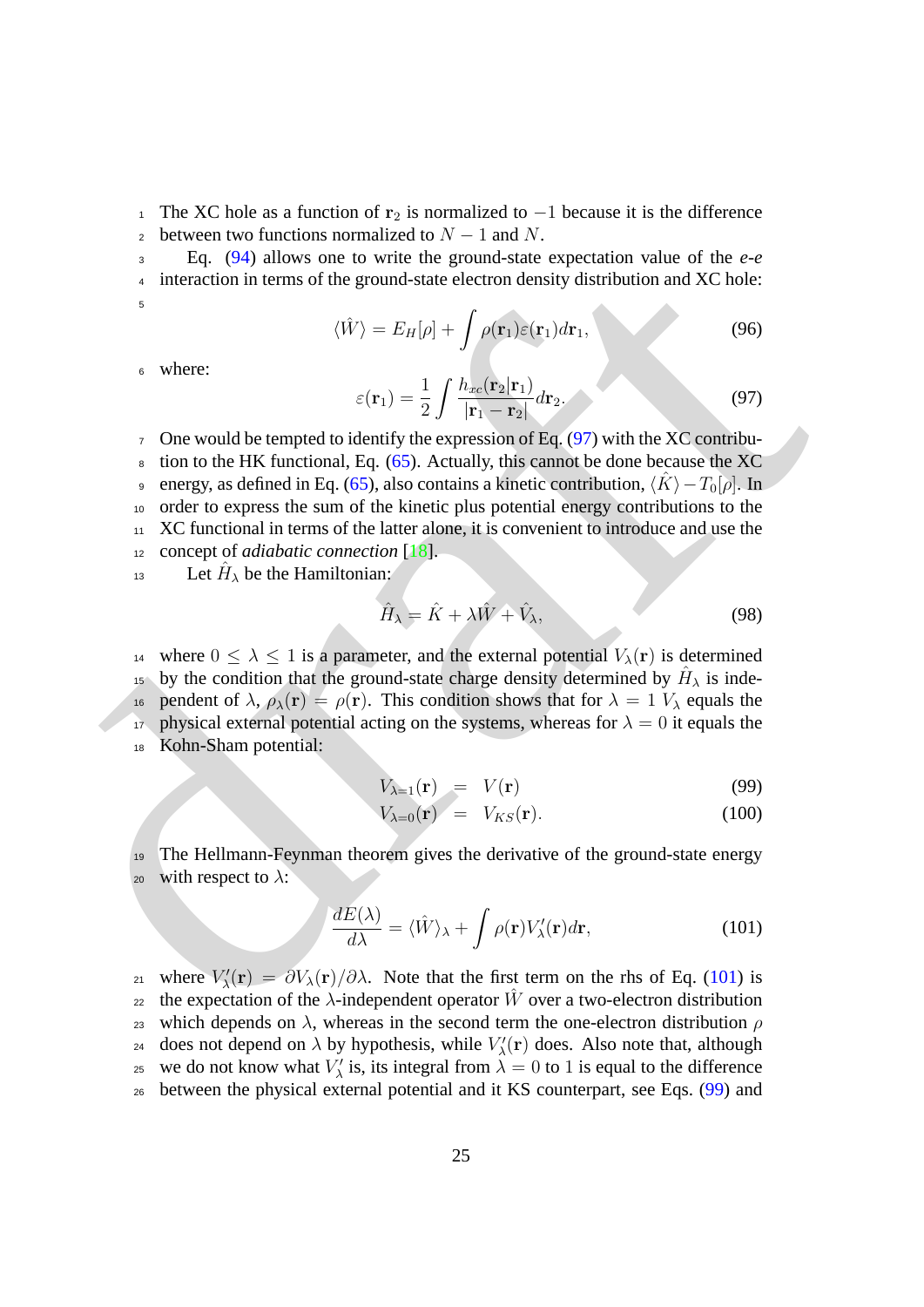$1 \quad (100):$  $1 \quad (100):$  $1 \quad (100):$ 

$$
\int V'_{\lambda}(\mathbf{r})d\lambda = V(\mathbf{r}) - V_{KS}(\mathbf{r})
$$

$$
= -V_H(\mathbf{r}) - \mu_{xc}(\mathbf{r}). \tag{102}
$$

- <sup>2</sup> The physical ( $\lambda = 1$ ) ground-state energy can be calculated from the fictitious KS
- $3 \ (\lambda = 0)$  value by integrating its derivative, Eq. (101), with respect to the strength
- 4 of the coupling constant,  $\lambda$ :

<span id="page-25-0"></span>
$$
E[V] = E_{\lambda=0} + \int_0^1 \frac{dE(\lambda)}{d\lambda} d\lambda
$$
  
=  $\sum_n \epsilon_n + \int_0^1 \langle \hat{W} \rangle_{\lambda} d\lambda + \int \rho(\mathbf{r}) (V(\mathbf{r}) - V_{KS}(\mathbf{r})) d\mathbf{r}$  (103)  
=  $\sum_{n} \epsilon_n + \int_0^1 \langle \hat{W} \rangle_{\lambda} + 2F_{\text{res}}[\rho] \int_{\Omega} \rho(\mathbf{r}) d\mathbf{r}$  (104)

$$
= \sum_{n} \epsilon_n + \int_0^1 \langle \hat{W} \rangle_{\lambda} - 2E_H[\rho] - \int \mu_{xc}(\mathbf{r}) \rho(\mathbf{r}) d\mathbf{r}.
$$
 (104)

- $5$  By comparing Eq. (104) with Eq. (76) and using Eqs. (96) and (97) for the expec-
- $\epsilon$  tation value of  $\hat{W}$ , we find:

<span id="page-25-1"></span>
$$
E_{xc}[\rho] = \frac{1}{2} \int \rho(\mathbf{r}_1) \frac{\bar{h}_{xc}(\mathbf{r}_2|\mathbf{r}_1)}{|\mathbf{r}_1 - \mathbf{r}_2|} d\mathbf{r}_1 d\mathbf{r}_2,
$$
(105)

- <sup>7</sup> where  $\bar{h}_{xc}$  is an effective XC hole defined as the average over the coupling con-
- s stant,  $\lambda$ , of the XC corresponding to the  $H_{\lambda}$  Hamiltonian:

$$
\bar{h}_{xc}(\mathbf{r}_2|\mathbf{r}_1) = \int_0^1 h_{xc}^\lambda(\mathbf{r}_2|\mathbf{r}_1)d\lambda.
$$
 (106)

 $\int V_{\lambda}(r)dx = V(r) + V_{\lambda}(r)$  $\int V_{\lambda}(r)dx = V(r) + V_{\lambda}(r)$  $\int V_{\lambda}(r)dx = V(r) + V_{\lambda}(r)$  $\int V_{\lambda}(r)dx = V(r) + V_{\lambda}(r)$ . (102)<br>
2 The physical ( $\lambda = 1$ ) groond-state energy can be calculated [f](#page-24-1)rom the fictitious KS<br>  $\lambda = 0$  value by integrating its derivative, Eq. (101), with respect to the strength<br>
4 of the coupli Eq. (105) shows that the XC energy does not depend on many details of the XC 10 hole. In particular, the XC energy density  $\varepsilon(\mathbf{r}_1)$  of Eq. (97) can be seen as the classical electrostatic potential generated at  $r_1$  by the charge-density distribution 1  $\frac{1}{2}h_{xc}(\mathbf{r}_2|\mathbf{r}_1)$ . This quantity depends only the spherical component of this charge 13 distribution, as a function of  $r_2 - r_1$ , because multipolar potentials generated by a regular charge-density ditribution vanish at the origin. As a consequence, *any* XC hole possessing the correct spherical component would give the exact XC energy, no matter how wrong the non-spherical components are. This argument was used by Gunnarsson and Lundqvist [\[18\]](#page-29-10) to justify the unexpected good quality of the results provided by the LDA. The latter can in fact be reformulated by the assumption that the XC hole in real materials is well approximated by the XC hole of the homogeneous electron gas. In fact, as poor as this approximation may be in general, it fulfills the sum rul that the XC hole is correctly normalized to  $-1$ ,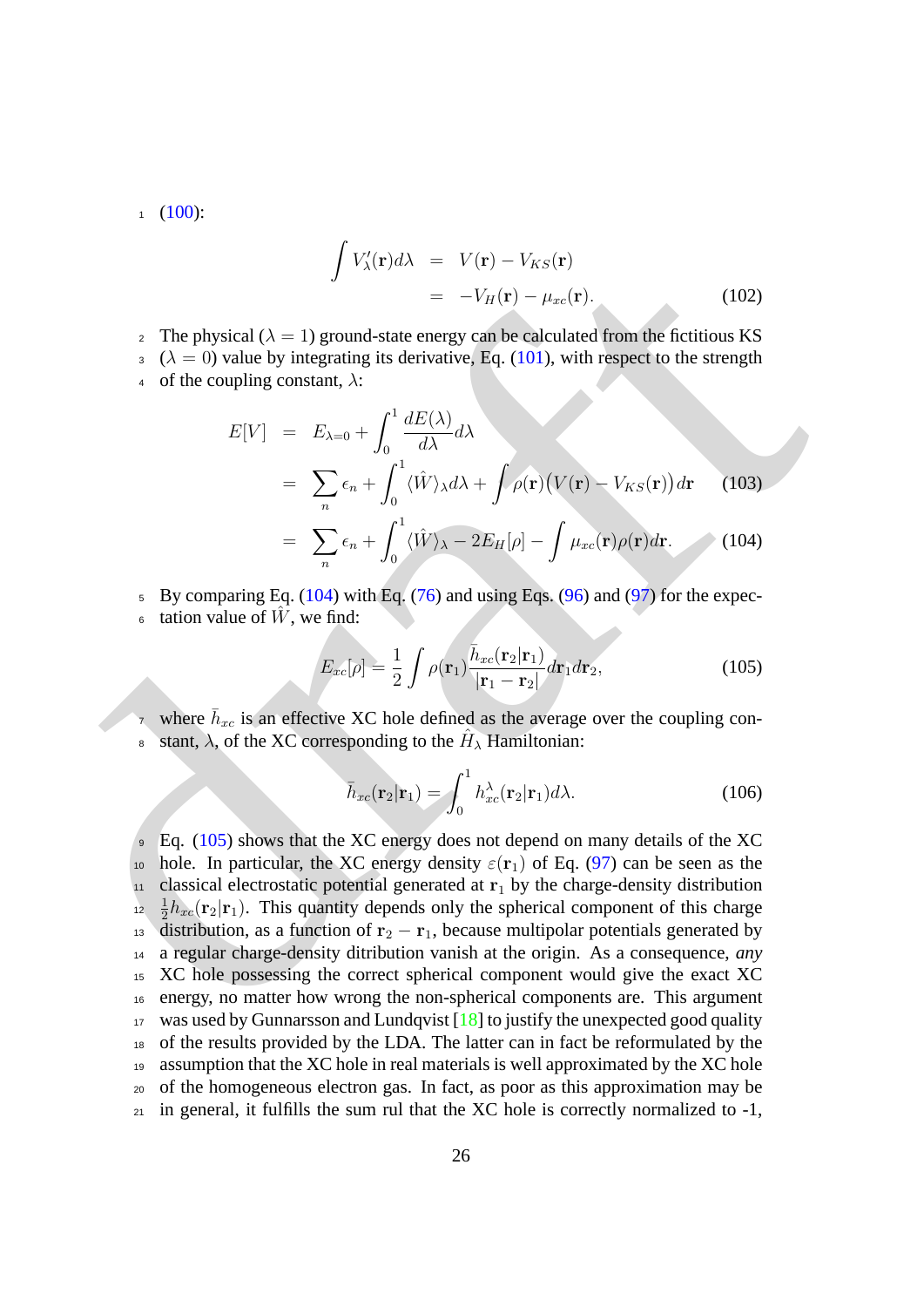and furthermore the quality of the XC energy given by this approximation does not depend on its inability to predict the non-spherical components of the XC hole (the XC of the homegeneous electron gas is in fact spherically symmetric). Last but not least, the XC hole was shown to be rather short-range. By dimensional arguments, its range can only be of the order of  $\rho(\mathbf{r})^{-\frac{1}{3}}$ , which is also what the LDA would predict. All of these considerations taken together are believed to justify, if not to demonstrate, the unexpected predictive power that the LDA has 8 displayed all over 40 years of intense benchmarking [19].

**This section has to be reviewed**

### <span id="page-26-0"></span>**3.6 The generalized gradient approximation(s)**

4 (on Accouse the b[a](#page-29-12)ckgrooms executing that in the production is that the set of the system and the system and the system and the system and the system is a signify, it much be state when the system of the system is a sig Ever since the founding papers of Hohenberg, Kohn, and Sham [10, 12], it has been known that, as the LDA becomes exact in the limit of slowly varying den- sities, Eq. (81), in this regime corrections to it can be expressed in terms of an expansion in powers of the density gradients. This observation lead to an attempt <sup>15</sup> to build energy functionals on the basis of such an expansion  $[20, 21]$ . It was soon to be realized that such an approach is bound to fail as the results provided by such *improved* functionals are in fact often worse than the original LDA results.

 The situation changed dramatically starting from the mid eighties with the proposal to modify the form of gradient dependence of the density functional from a power expansion in the density gradient (which is exact in the slowly varying  $_{21}$  regime, but inaccurate in practice), to a general functional of the form:

$$
E_{xc}^{GGA}[\rho] = \int \epsilon_{xc}^{GGA}(\rho(\mathbf{r}), \nabla \rho(\mathbf{r})) \rho(\mathbf{r}) d\mathbf{r}.
$$
 (107)

**This section has to be completed**

### <span id="page-26-1"></span>**3.7 Orbital energies and excited states**

 In a system of non-interacting electrons, the eigenvalues of the one-electron Schrö-<sup>25</sup> dinger equation describe the energy necessary to remove one electron from the system (occupied orbitals) or to add one to it (empty orbitals). Orbital energies <sub>27</sub> are thus differences between the energy levels of systems with  $N \pm 1$  electrons and the N-electron ground state, and they are often referred to as *quasi-particle* (QP) energies. This property also holds in the Hartree-Fock approximation  $[22]$ . As the mathematical structure of the Kohn-Sham theory is that of a *mean-field approximation* (even if it is in principle an exact theory), such as Hartree-Fock, it is tempting to identify KS orbital energies with electron addition or removal energies. Although it can be demonstrated that in any finite system the highest oc-cupied KS eigenvalue equals the first ionization potential [\[23\]](#page-29-15), this identification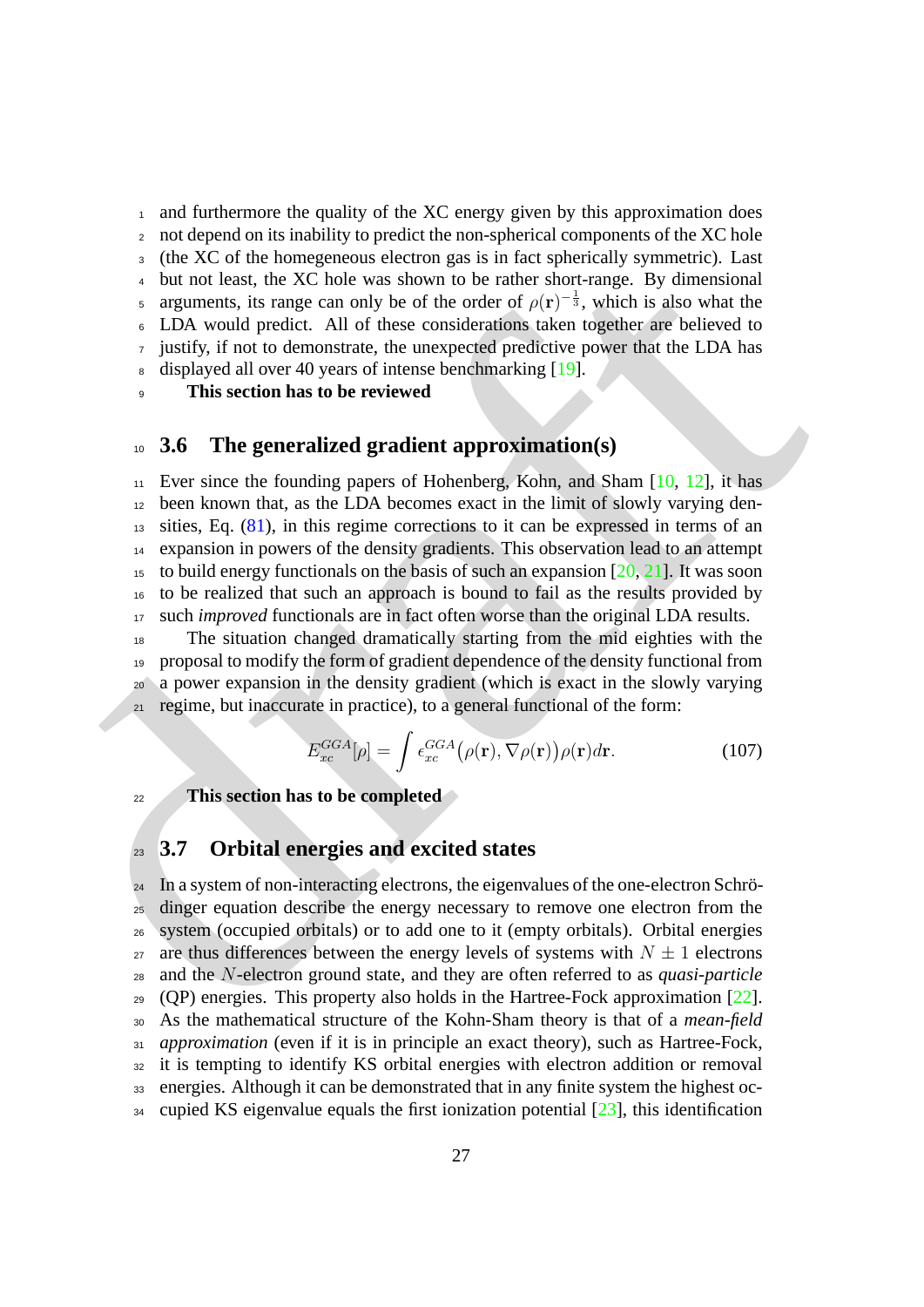<sup>1</sup> is not possible in general, and KS energy eigenvalues do not have in general any

<sup>2</sup> physical meaning. In spite of this, and in the lack of equally simple theoretical

<sup>3</sup> tools, KS energy levels are often assumed to be fair approximations for the QP

- <sup>4</sup> energies. One of the most striking demonstrations of the limits of this approach is
- $\frac{1}{2}$  the well know inability of DFT to predict optical gaps in insulators [24].

In a paper of 1965 [25], Sham and Kohn provided a theoretical justification for the practice of identifying KS eigenvalues with QP energies. QP energies are poles of the one-particle propagator (Green's function) which satisfies the Dyson's equation:

<span id="page-27-0"></span>
$$
\left(-\frac{1}{2}\frac{\partial^2}{\partial \mathbf{r}^2} + V(\mathbf{r}) + V_H(\mathbf{r}) - \epsilon\right) G(\mathbf{r}, \mathbf{r}'; \epsilon) + \int \Sigma(\mathbf{r}, \mathbf{r}''; \epsilon) G(\mathbf{r}''', \mathbf{r}'; \epsilon) d\mathbf{r}'' = -\delta(\mathbf{r} - \mathbf{r}'), \quad (108)
$$

 $6 \times \text{where } \Sigma \text{ is the so-called self-energy operator. If the self-energy were Hermitean.}$ 

 $\sigma$  and energy-independent, Eq. (108) would be equivalent to the Schrödinger-like <sup>8</sup> equation:

<span id="page-27-1"></span>
$$
\left(-\frac{1}{2}\frac{\partial^2}{\partial \mathbf{r}^2} + V(\mathbf{r}) + V_H(\mathbf{r})\right)\phi_n(\mathbf{r}) + \int \Sigma(\mathbf{r}, \mathbf{r}')\phi_n(\mathbf{r}')d\mathbf{r}' = \epsilon_n \phi_n(\mathbf{r}), \quad (109)
$$

<sup>9</sup> whose eigenvalues,  $\epsilon_n$ , would then be the poles of the propagator, *i.e.* QP energies.  $10$  In the many-body literature, the eigenfunctions of Eq. (109) (or rather of its full-<sup>11</sup> fledged form where the self-energy is energy-dependent) are called *quasi-particle* <sup>12</sup> *amplitudes*, or *Feynman-Dyson amplitudes*. Note that the Hartree-Fock equation  $_{13}$  has exactly the form of Eq. (109), with the self-energy approximated by the ex-14 change operator:  $\Sigma(\mathbf{r}, \mathbf{r}') = \gamma(\mathbf{r}, \mathbf{r}')/|\mathbf{r} - \mathbf{r}'|$ ,  $\gamma$  being the one-electron density  $15$  matrix of Eq.  $(84)$ .

4 complexs box of the most anticlaring [d](#page-22-2)emonst[r](#page-27-1)[a](#page-27-0)tions of the limits of this procedure of equations of the function of the second and the most striking demonstrations of the limits of this procedure is the velocity in The Sham and Kohn showed that under the assumption that charge inhomogeneities are both small  $(|\Omega \rho(\mathbf{r})/N - 1| << 1)$  and slowly varying  $(|\nabla \rho(\mathbf{r})|/\rho(\mathbf{r})^{\frac{4}{3}} << 1)$ , the self-energy operator can be approximated by a local potential which has the same form as the XC potential of the ground-state KS theory! Of course, charge inhomogeneities in real materials are not small, nor are they slowly varying, and  $_{21}$  the justification (or lack thereof) for using KS eigenvalues as estimates of OP energies can only be rooted into extended practice and in the evaluation of its successes and failures. The success of such a practice is rather controversial, but there seems to be a fair consensus that in weakly correlated materials the occu- pied KS eigenvalues and eigenfunctions are reasonable approximations to the QP energies and amplitudes, whereas for empty states substantial improvements with respect to the plain KS model for one-electron excitations are needed. Much work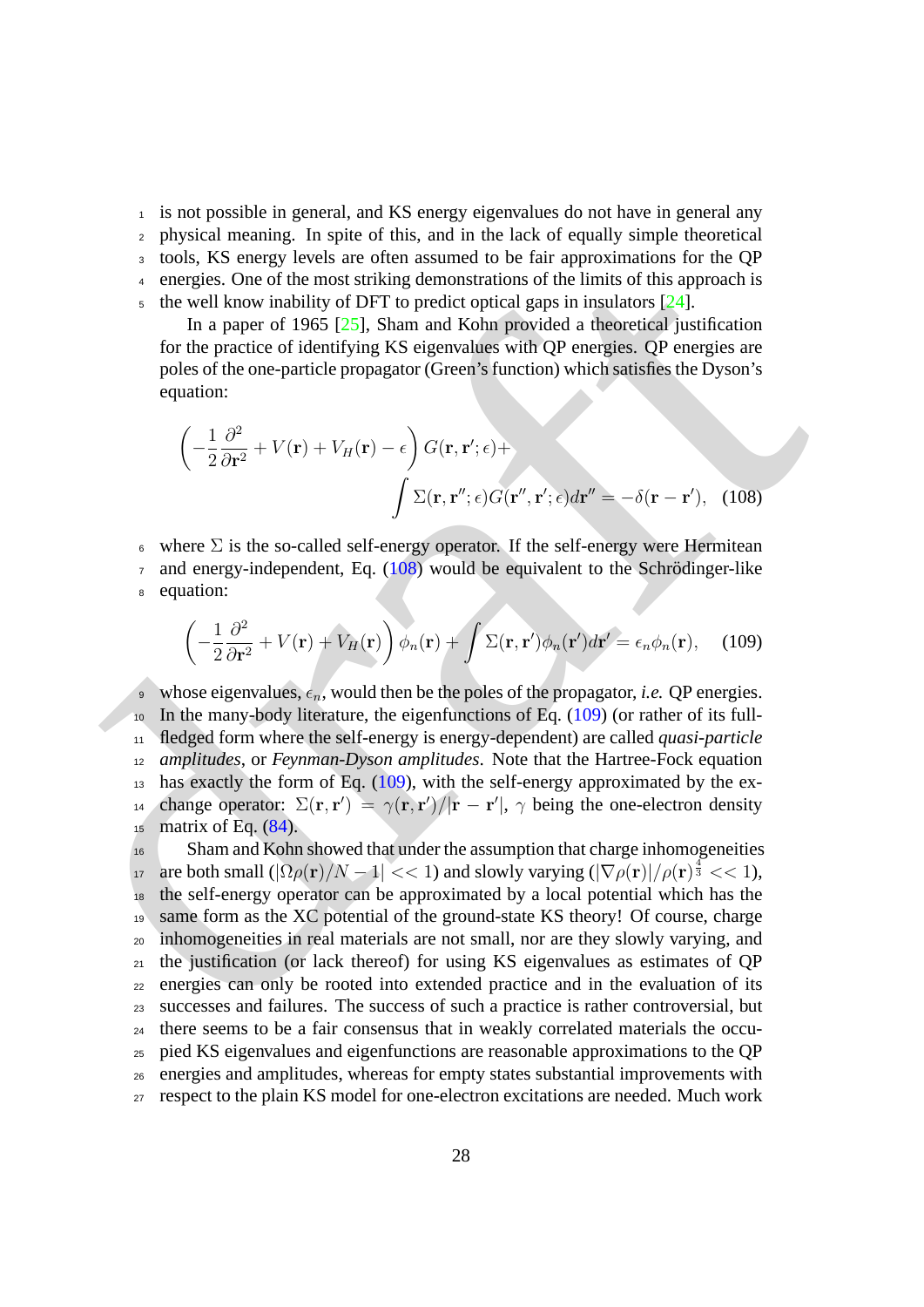is presently being devoted to the development of reliable, accurate, and still nu- merically workable schemes to the quantum many-body problem. Schemes based on the partial summation of entire classes of terms in the perturbative expansion of the one- and two-electron propagators, such as the *GW* and the *Bethe-Salpether* approaches, seem rather accurate in the weak-correlation regime, albeit the ex- tent to which they can be used for large-scale materials simulations is still to be demonstrated.

3 on the partial summation of each same that exacts of coluris and the beheaviour co-parameter in the weak-correlation propagators, such as the GW and the *Bethe Salpecher*<br>
2 optimals, seem inthe necessarial in the weak- In strongly correlated materials, such as transition-metal oxides, cuprates, or manganites to name a few, the ground- and low-lying excited states cannot be ex- pressed as perturbations with respect to the eigenstates of any reference system of non interacting electrons. This fact has two important and somewhat related, although conceptually quite distinct, consequences. On the one hand, DFT, al- though able in principle to cope with these systems, as well as with any other, will be severely limited by the fact that the splitting of of the non-interacting kinetic energy out of the HK density functional would hardly alleviate our igno- rance about it. As a consequence, the XC energy would be dominated in this case by our own substantial stupidity [13], more than it is tamed by the ingenuity of the Kohn-Sham construction [12]. On the other hand, the lack of any refer- ence independent-electron systems, make electron propagators loose their *quasi- particle* singly peaked features, so that perturbative approaches, such as *GW* and its generalizations, loose much of their predictive power. The quest for methods which are robust in the strongly correlated regime, and yet simple enough to be implemented in practice, is a very active field of research, as the very existence of this summer school indicates. A good introduction to the state of the art in this field is a review paper recently written by Kotliar and coworkers [26].

**This section has to be extensively reviewed**

### **References**

- <span id="page-28-0"></span>[1] E.H. Lieb, Int. J. Quant. Chem. **24**, 243 (1983).
- <span id="page-28-1"></span>[2] R.F. Nalewajski and R.G. Parr, J. Chem. Phys. **77** 399 (1982).
- <span id="page-28-2"></span> [3] R. Fukuda, T. Kotani, Y. Suzuki, and S. Yokojima, Progr. Theor. Phys. **92**, 833 (1994).
- <span id="page-28-3"></span>[4] N. Argaman and G. Makov, Am. J. Phys. **68**, 69 (2000).
- <span id="page-28-4"></span>[5] N. Argaman and G. Makov, Phys. Rev. B **66**, 52413 (2002).
- <span id="page-28-5"></span>[6] P.W. Ayers and W. Yang, J. Chem. Phys. **124**, 224108 (2006).